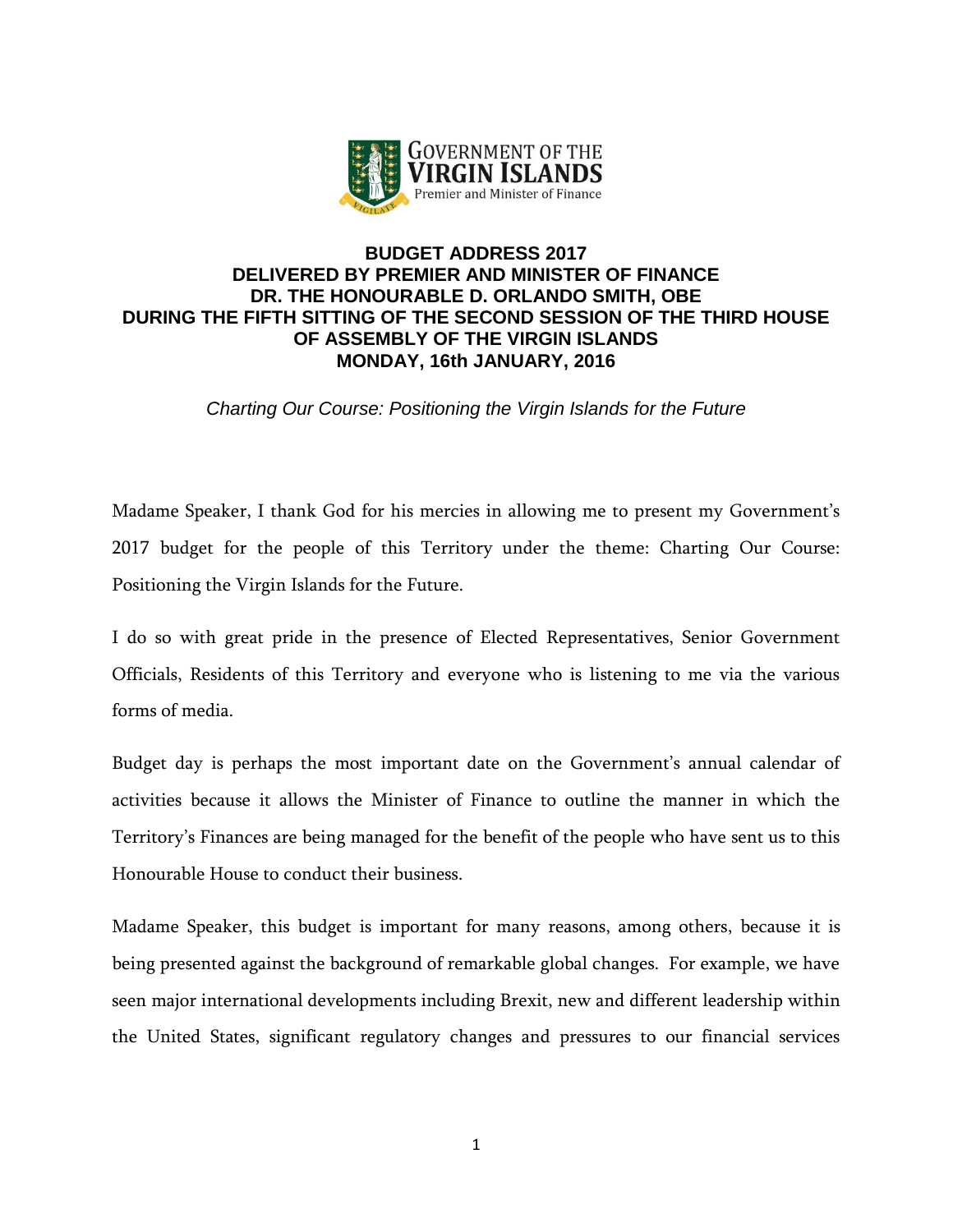industry, all of which present varying degrees of challenges for BVI. But equally, all have presented us with opportunities to improve our business, our infrastructure and our people.

Take the Brexit vote for the UK to leave the European Union, for example. This surprised the global community and brought into question whether the future solitary posture of the UK will augur well for itself and its Overseas Territories. Despite the questions, I see it as an opportunity for the BVI to seek a deeper and more meaningful dialogue with the United Kingdom, and I have endeavoured to do just that, Madame Speaker.

You will recall that my Government requested of the British Government that the BVI be included in the exit negotiations with the EU on those points that directly affect our industries and our future. This, we feel, could set the stage for the deeper levels of dialogue which we seek. In fact, early in February, together with other Overseas Territories leaders, we will continue this important dialogue at a Brexit OT's Conference in the United Kingdom.

Madame Speaker, the BVI, with the remainder of the world, anxiously await the Trump presidency. Why? Because the North American market supplies the overwhelming majority of the tourists who visit our shores, and most of our trade is done within that market. A challenge? Surely, but also an opportunity!

We know that many Americans are feeling confident about their future economic prospects under this President, and we are positioning ourselves to capitalize on that optimism through more aggressive tourism marketing, upgrading our tourism infrastructure and addressing air access.

Madame Speaker, when the forces of Globalisation determined that, for the cruise shipping industry, bigger ships would be the order of the day, a challenge was created for this Territory. My Government could either agree to extend the Pier and upgrade the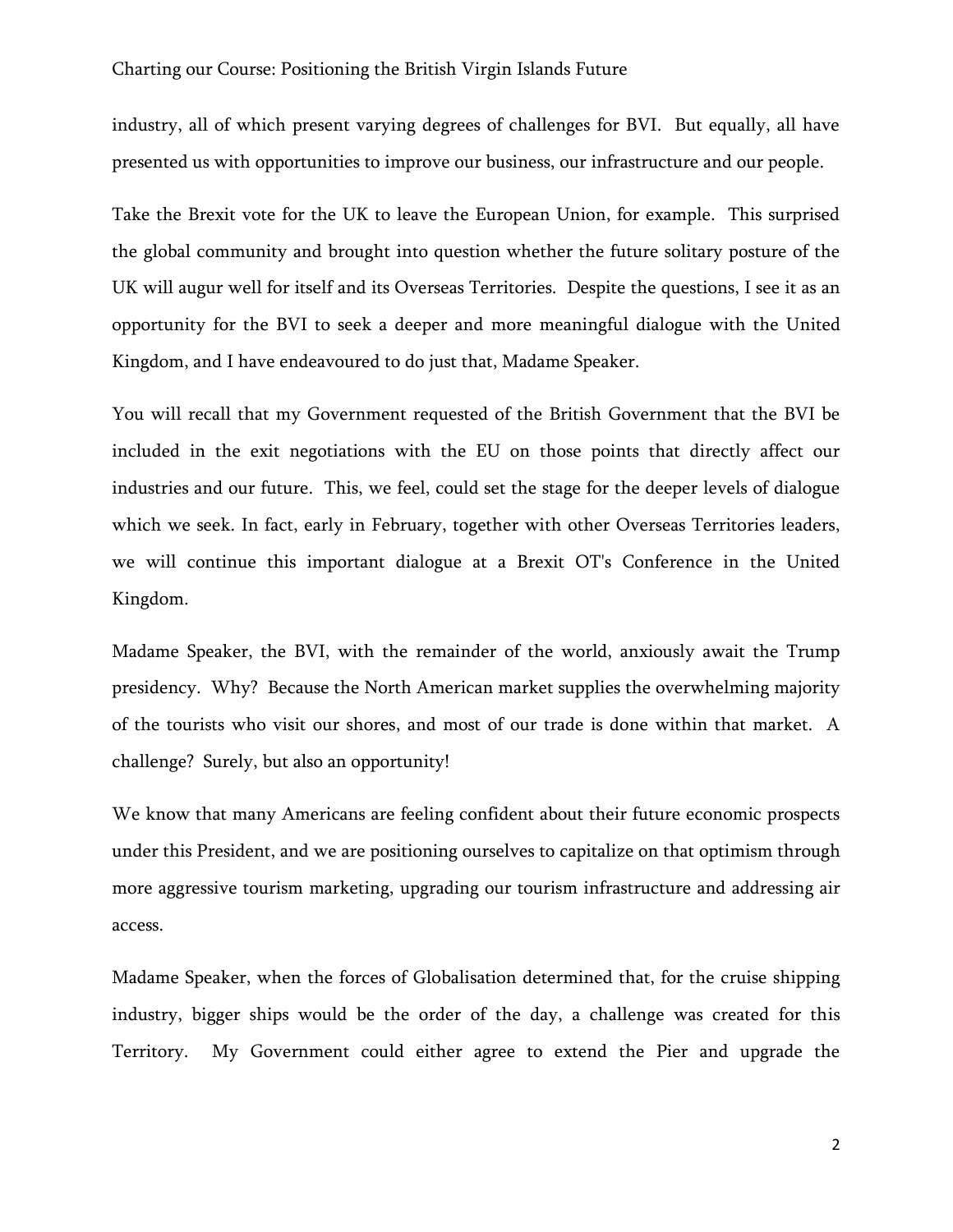surroundings, or allow the industry to collapse, taking with it the investments of taxi drivers, restaurant and shop owners as well as other hard working BVIslanders.

Madame Speaker, we bit the bullet, costly though it was, invested in the future of our people, and today we see the results - robust business activities.

We have other challenges, Madame Speaker: Economic pressures in the Sub region and at home; increased competition from other tourism based economies like ours; crime; the failure of the world powers to project a level playing field for international business transactions and our ongoing engagement to keep the Financial Services Sector viable.

All these challenges, which bring their own opportunities, help you to form a picture in your mind of what it means to govern the modern BVI.

It takes, among other things, preparation, hard work, diplomacy, decision making under pressure, honesty, integrity and courage. It also takes grace under fire and a commitment to improve the lives of the people of this Territory. My resolve to make the decisions that are in the best interest of the BVI and its people is unwavering, and although we operate in a world of uncertainty, I am proud that, under my Administration, the BVI is moving steadily upward and onward.

Our voice is loud in markets in the Far East where my Government had the foresight to open an office. I led a delegation to five provinces in China in October of last year, and I am pleased to report to you that there is very keen interest in further strengthening the long standing relationship between the two countries. The BVI continues to attract serious investors from around the world whose interest in doing business in the Territory means more jobs and development.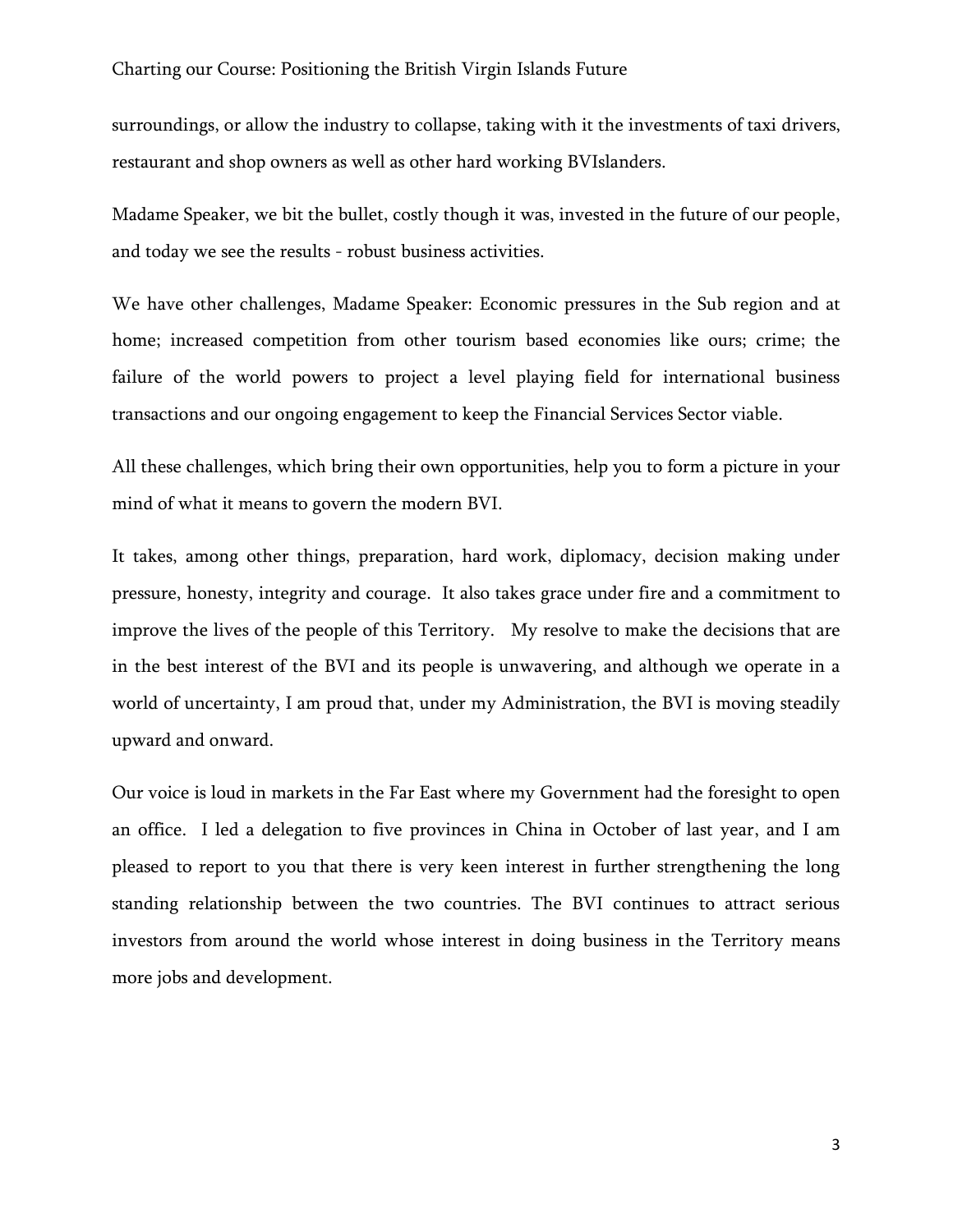Yes, Madame Speaker, I agree that we had our fair share of challenges in 2016 and be sure there will be more ahead. But you know of my Government's commitment to maintain the high standards of living for our people.

Madame Speaker, as I present my 5<sup>th</sup> budget as Minister of Finance, you will also understand that this budget is structured to continue the necessary expenditure to ensure that we deliver the common goods and public services which we are entitled to as members of society. More importantly, it will also deliver on the strategies that we need to address the social and economic issues faced by the Territory to ensure the long-term sustainability and prosperity of the BVI.

To that end, this year my presentation will be set out in four segments:

- The State of our Territory with a focus on our Economic and Fiscal Performance,
- Our Economic and Social Empowerment Strategy and Road Map,
- Highlights of our Revenue and Expenditure Programme, and
- Repositioning the BVI's Future for sustained and sustainable growth.

### STATE OF THE TERRITORY

### Economic Performance

Madame Speaker, our Central Statistics Office has estimated that the British Virgin Islands has experienced a positive growth trajectory over the last several years with a projected growth rate in GDP of approximately three point two percent (3.2%) in 2016, demonstrating, once again, that the BVI economy maintains a steady upward march.

This growth over the past two years or so has been largely due to growth in construction and transport driven mainly by public sector investment including the Tortola Pier Park project.

Employment and average earnings have also risen steadily since 2012 to 2015 with a four point four percent (4.4%) increase in employment and a six point three percent (6.3%)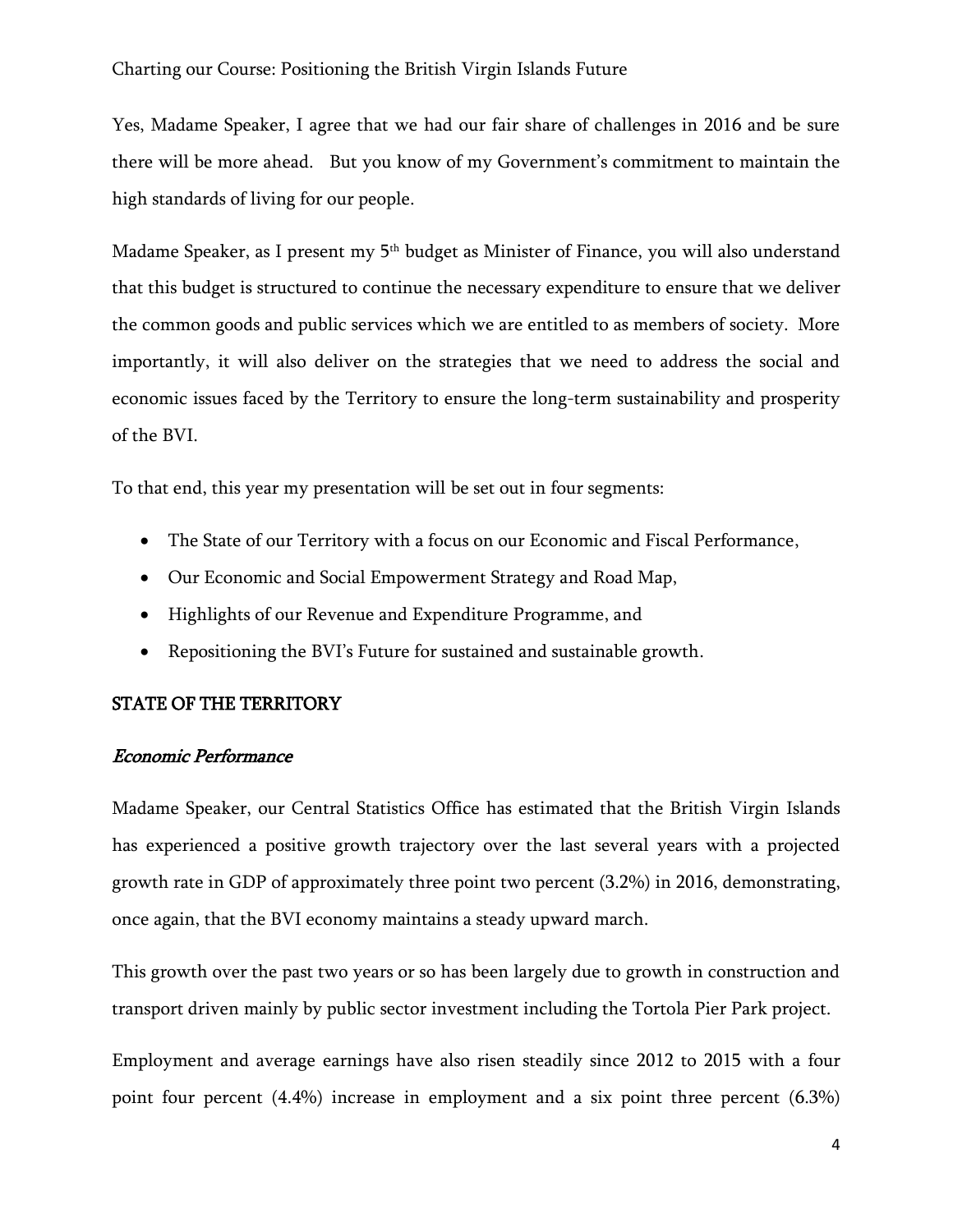increase in earnings, respectively. Although not yet completed, early months of 2016 show similar increases in employment figures. This means, Madame Speaker, that we are consistently adding new jobs to the economy.

Coupled with the positive growth, there has been a decrease in inflation from one point four percent (1.94%) in 2014 to zero point eight five percent (0.85%) in 2015, largely attributable to negative movement in the transportation index due to declining oil prices. Although we expect that our inflation, which mirrors that of the US, our key import market, will begin to rise again, it should remain in its usual range of one percent (1%) to two percent (2%) percent in the medium term.

Madame Speaker, tourism continues to be one of the strongest performing sectors of our economy. Overall tourist arrivals in 2015 increased by some 22%, which is significantly over the 2014 growth rate of 1.8%, and the negative rate of growth experienced for the period 2008 to 2013. During this period, a dramatic drop in cruise arrivals was largely responsible for the downward pressure exerted on total arrivals.

Fortunately, during the period 2011 to 2015, the destination also experienced a strong rebound in its overnight arrivals from three hundred and thirty-seven thousand, seven hundred and seventy-three (337,773) to three hundred and ninety-two thousand three hundred and two (392,302) a healthy thirteen point nine percent (13.9%) increase in this subsector of the tourism market in the BVI. Madame Speaker, it is worthwhile to also note that cruise arrivals have also rebounded significantly by some forty three percent (43%) following the opening of the Tortola Pier Park facilities and our berthing agreements with Disney and Norwegian Cruise Lines.

Madame Speaker, the other major contributing sector to our economy, financial services, has faced some challenges including global regulatory changes, new restrictive banking practices,

5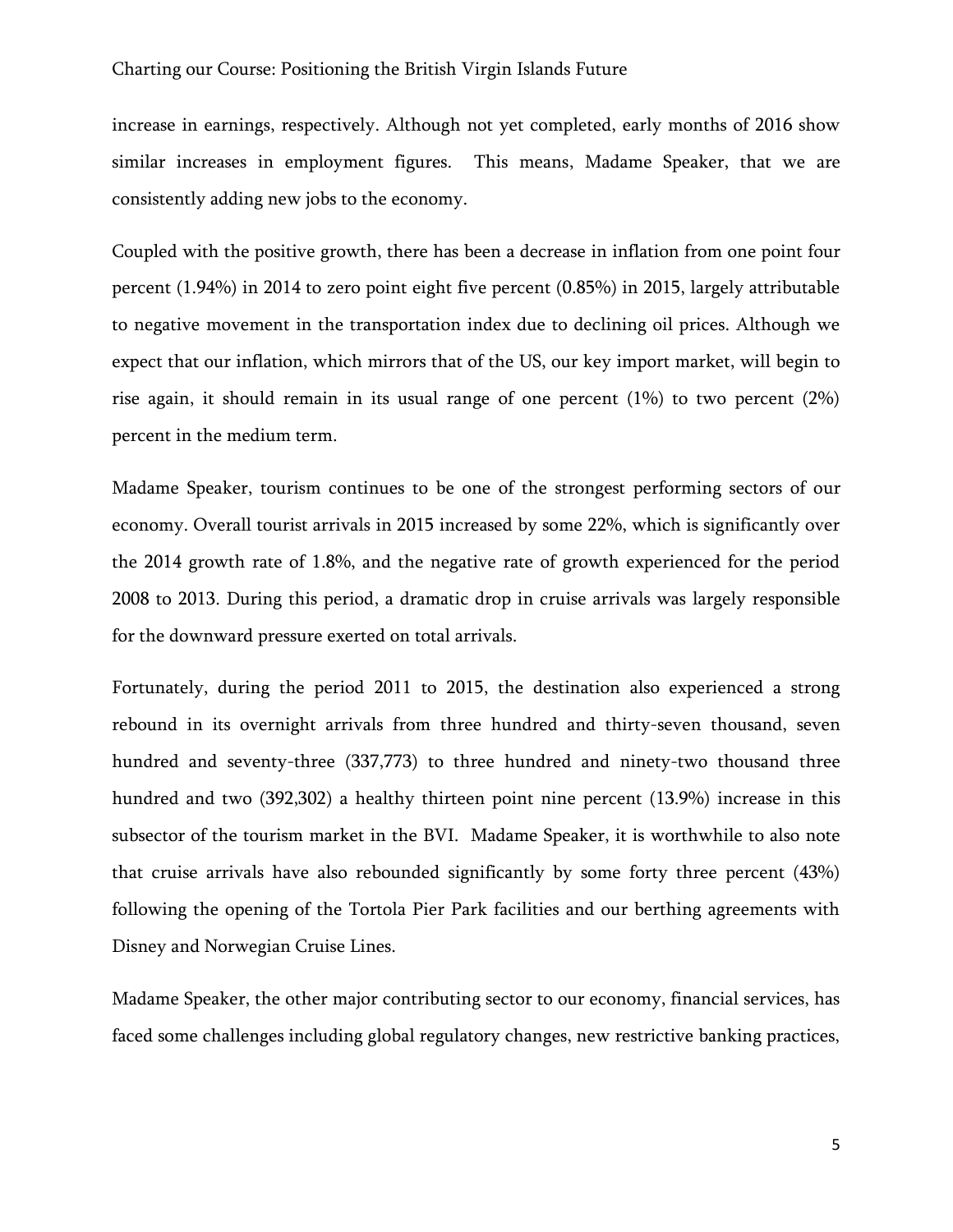negative media and perceptions, and increasing competition. In 2015, this resulted in a decline in new company incorporation.

Madame Speaker, those same factors continued to negatively affect growth in our company incorporation business, and we expect to see further declines in that sector.

Notwithstanding, the financial services sector continues to strongly contribute to the Territory's GDP, as well as central government revenue, recording only a six percent (6%) decline in revenue to central government at the end of the third quarter of 2016.

As we continue to reposition our financial services industry, which I will discuss in some detail later, we expect to maintain strong levels of business. In particular, we expect that the pending opening of a new commercial bank in the BVI will mitigate against the restrictive banking practices that have impacted our incorporation numbers.

### Fiscal Performance

Madame Speaker, with regard to our fiscal performance, we collected \$317.6 million revenue in 2015, which was a mere zero point three percent (0.3%) less than 2014 revenue.

Madame Speaker, estimated revenue projections for 2016 is three hundred and ten million, four hundred and seventy thousand, dollars (\$310,470,000) which represents a six point two percent (6.2%) decrease in actual revenue collected under the budgeted amount of three hundred and thirty million, eight hundred and forty-six thousand, five hundred dollars (\$330,846,500).

Madame Speaker, the reason for this was mostly attributable to our delays in implementing our revenue raising initiatives in 2016. The majority of our total revenue falls in the category of receipts for goods and services. In 2015, these accounted for 61.9% of total revenue with the lion share, ninety-two percent (92%) of that revenue, being fees from financial services. Receipts from financial services to central government stood at 175 million dollars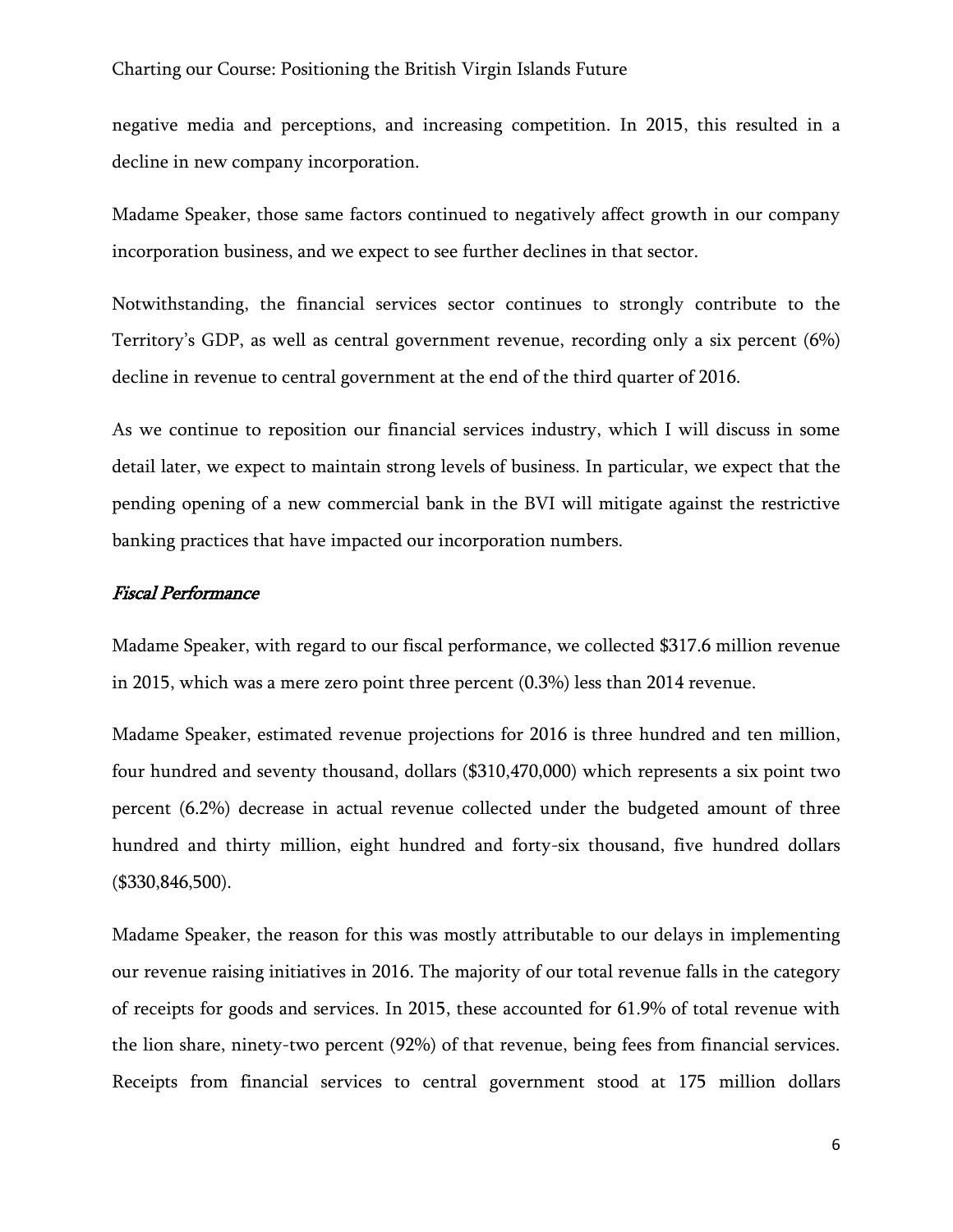(\$175,000,000) in 2015, and we expect it to be slightly less than this, at approximately one hundred and seventy million (\$170 million), in 2016.

Property taxes, taxes on imports and payroll tax all registered increases of twenty point seven percent (20.7%), seven point five percent (7.5%) and four point three percent (4.3%), respectively, in 2015. These increases were attributable to a period of amnesty given for the payment of property taxes and payroll tax.

In 2016, our current estimates illustrate that property taxes experienced a decrease of about twelve point two percent (12.2%) while payroll taxes and taxes on imports registered increases of one point three percent  $(1.3%)$  and close to one percent  $(1%)$ , respectively. These changes were higher than the 2014 levels on property taxes, payroll taxes and import duties.

Recurrent expenditure has been steadily increasing, driven largely by increased compensation to public officers, transfers and subsidies to statutory organizations with a noticeable increase of some ten point two percent (10.2%) in 2015 from 2014. Making up the increase in recurrent expenditure was a six point two percent (6.2%) increase in employee compensation and a seventeen point nine percent (17.9%) increase in the cost of goods and services. Madame Speaker, current estimates project a three point six percent (3.6%) increase in recurrent expenditure in 2016 at two hundred and eighty-eight million, six hundred and forty thousand dollars (\$288,640,000).

I am happy, Madame Speaker, that this expenditure included increments for public servants, though I am advised by the HR Department that these monies will take a few months to be disbursed.

Madame Speaker, the aggressive infrastructure investment projects, taken on by this government, are meant to position and prepare the BVI and its people for the future.

7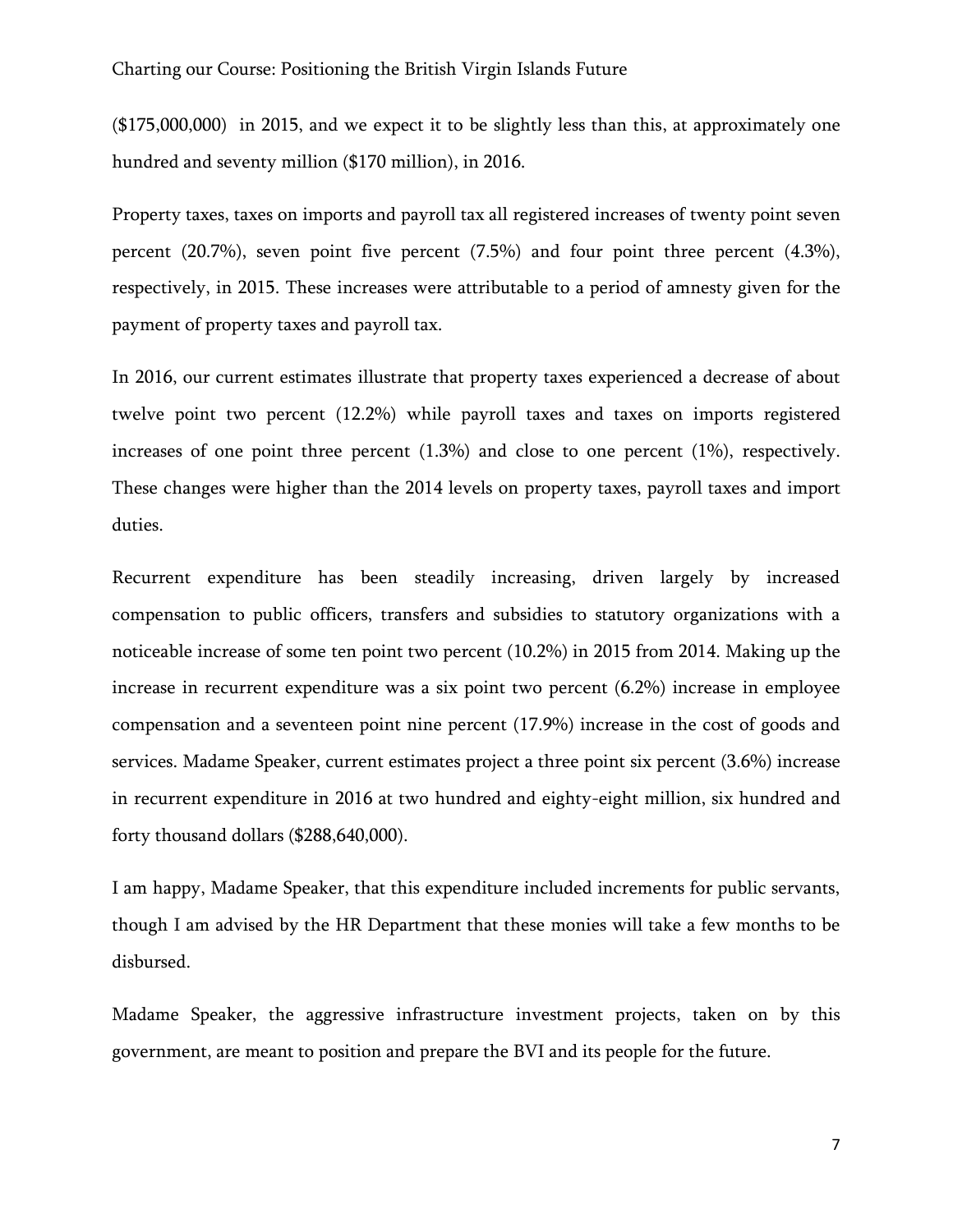We have made significant investments in the cruise industry in the Tortola Pier Park, and have ongoing projects to enhance road, sewerage and, recently, the energy infrastructure of the Territory. In 2015, these efforts resulted in thirty-four million dollars (\$34,000,000) in infrastructure expenditure and current estimates illustrate that we would have spent approximately twenty million dollars (\$20 million) in 2016

Madame Speaker, as of the end of 2015, central Government itself had disbursed outstanding debt of one hundred and six million five hundred thousand dollars (\$106.5) which amount to ten point nine percent (10.9%) of our gross domestic product up from ninety-three million five hundred thousand dollars (\$93,500,000) at the end of 2014. This debt is expected to be at one hundred and six million three hundred thousand dollars (\$106,300,000) by the end of 2016.

Total public borrowing is now estimated to be one hundred and seventy-three million two hundred and ninety thousand dollars (\$173,290,000) at the end of 2016; our debt servicing obligation remains relatively low. In 2015, principal and interest payments were 15.2 million dollars or 1.6% of the GDP, up slightly from 2014.

Madame Speaker, this ratio indicates a healthy and responsibly managed loan portfolio, and we aim to continue this trend into the future.

### THE ROADMAP - Our Social and Economic Empowerment Strategy

Madame Speaker, we have a four (4) pronged development strategy for the Territory which looks at Economic, Social, Environmental and Governance issues, and our goal is to pursue excellence in each of these areas. Madame Speaker, as I continue to discuss the Budget, I will highlight those areas that are necessary to achieve this strategy.

### Repositioning our Financial Services Industry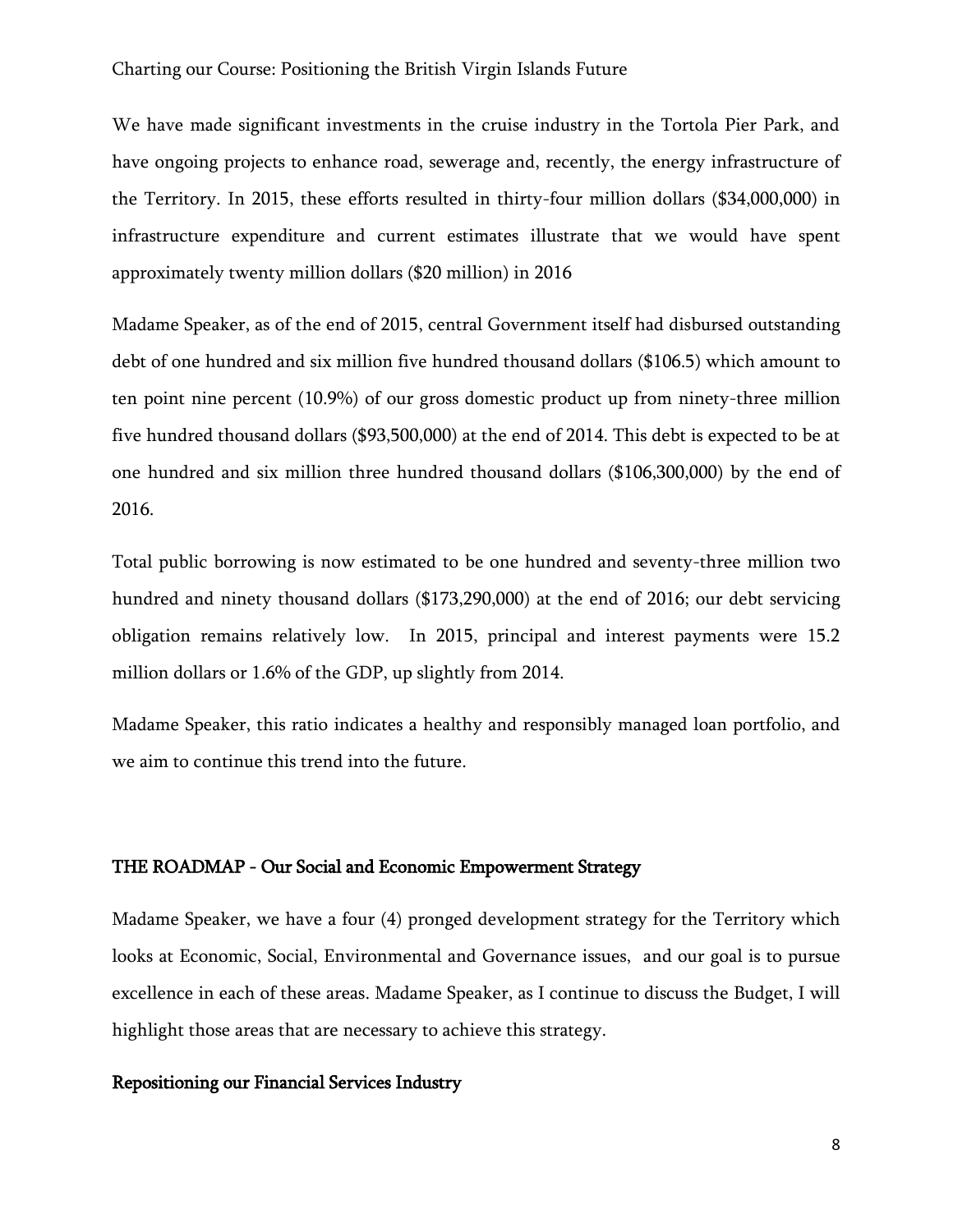Madame Speaker, we are currently facing some headwinds in our financial services sector, and we need to retool. You are aware of issues like the leaked Panama Papers which threw our well regulated Financial Services Industry into the global spotlight much to the chagrin of our clients and customers.

We also have had an ongoing debate about beneficial ownership with the United Kingdom Government. The complement of these transparency and beneficial ownership issues have undermined business confidence and have impacted the sector's performance.

Although the core of our business has been threatened, my Government, Madame Speaker, has fought vigorously on this front, and we are grateful to all those who have assisted us.

I am pleased to tell you, Madame Speaker, that those negotiations with HMG have been successful. HMG has agreed that we establish the equivalent of a central registry, and we are in the final stages of developing the framework. We were able to demonstrate its mechanics to the Head of the OTs during his recent visit.

BVI is, and intends to remain, a significant player in the financial services arena. Globally, we remain one of the largest company incorporation jurisdictions and our other core products still have material volumes and our courts and professional firms continue to be highly regarded. We continue to maintain a fine reputation among the standard setting bodies. However, we are not immune from the transformative changes redefining the industry and which also affect our reputation.

In 2014, we commissioned the Financial Services Consultancy Report and, coming out of that, we established the Financial Services Implementation Unit (FSIU) to execute an action plan based on 10 priority initiatives. In 2015, we launched the BVI Forward initiative to strengthen and reposition our financial services sector.

At the beginning of this year, we successfully created BVI Finance Limited (BVIFL), a private company, limited by guarantee and in keeping with best practice in promoting the sector.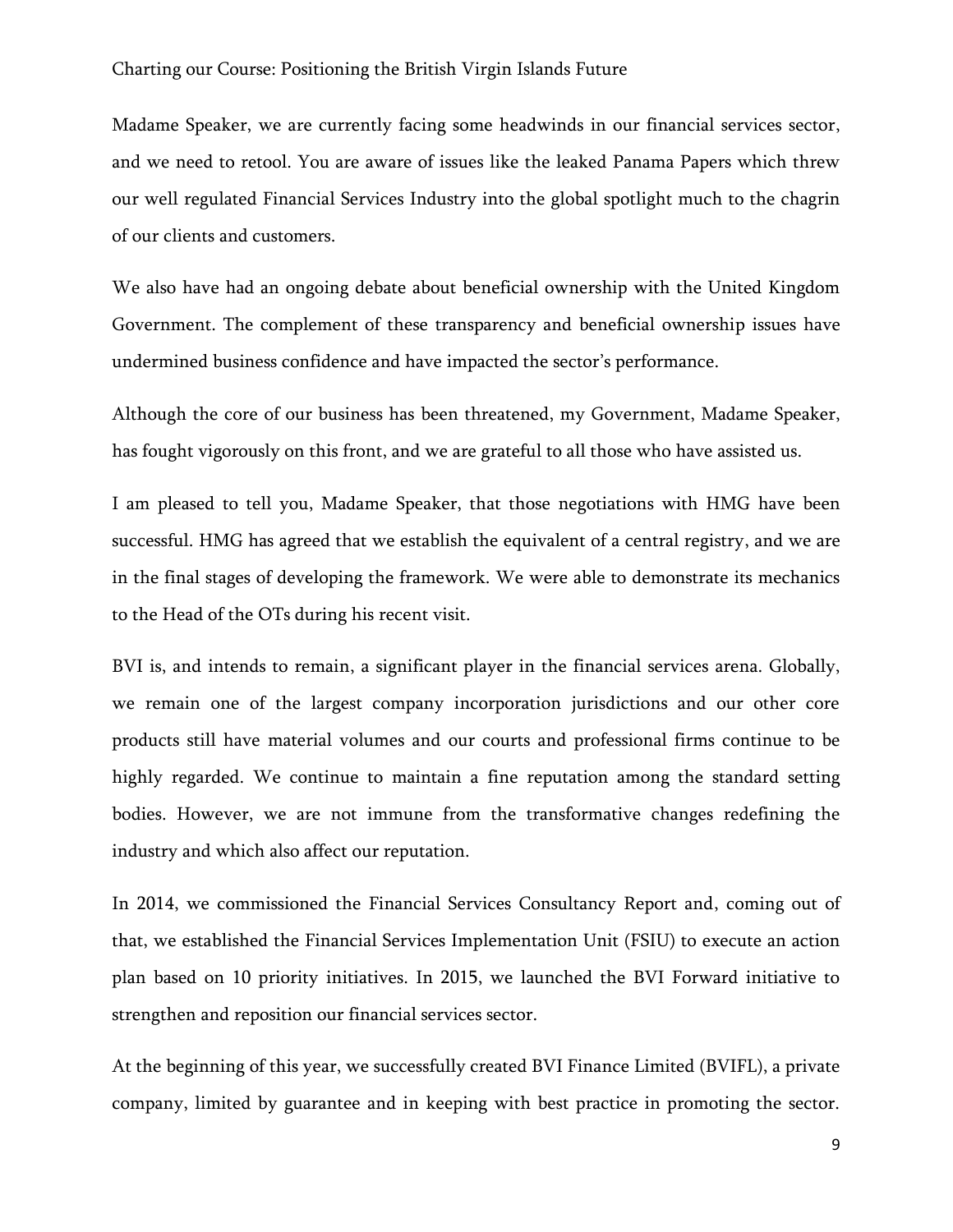The company's first Annual General Meeting will be held this Thursday and, soon thereafter, we will sign a Cooperation Agreement which sets out the terms of our public-private partnership.

Madame Speaker, my Government recognised the need to create more business friendly processes to facilitate the development of a new substance based the financial services economy. As a result of this, Cabinet approved investment guidelines in 2016 and, in 2017, we will establish an Investment Promotion Agency to lead Government's efforts to diversify and expand the local economy, making it more attractive for business.

Madame Speaker, in 2016, changes to both the BVI Labour Code, 2010 and the Immigration and Passport Act, 2013 were agreed by Cabinet to support more efficient and businessfriendly processes including work permit processing and exemption of persons conducting arbitration from immigration and labour controls for a period of sixty (60) days.

Madame Speaker, we have also advanced plans to provide BVIslanders with a path to greater entrepreneurship and employment opportunities in the financial services sector. A Memorandum of Understanding (MOU) has been agreed upon to achieve this goal. It will form the basis for providing training, work experience, counseling and mentoring to strengthen the qualifications and skills of BVIslanders.

At the Financial Services Institute (FSI), world-class certification and training programmes that are aligned with the current and future needs of the financial services industry will be on offer and BVIslanders will have more tools for success in this industry at their disposal.

Later this week, I expect to receive the findings from the Capital Economics Group out of the UK on the value of BVI financial services to the global economy. We eagerly await the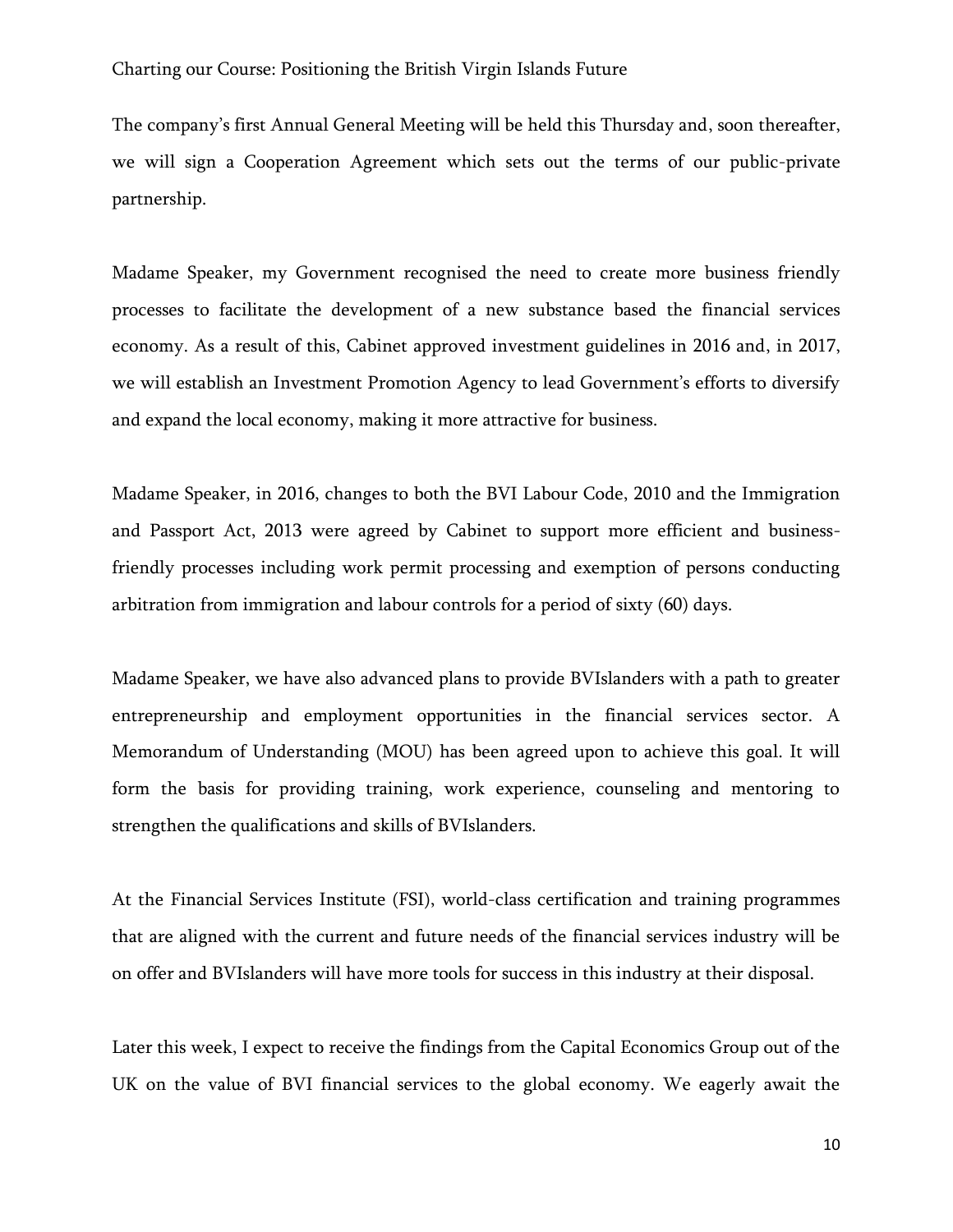results of this objective research which will add even more to the 'substance' arguments that we have been developing in relation to the industry and which will help to inform and explain the important and legitimate role we play in the global economy.

Madame Speaker, this year the BVI will implement the FATF beneficial ownership standard as well as the Common Reporting Standards and expects to join the Inclusive Framework for the OECD Base Erosion and Profit Shifting (BEPS) project. We are doing this, Madame Speaker, to ensure that our regulatory standards are maintained at the highest level.

Madame Speaker, we recognised the importance of engaging the public in the process of change and, in 2016, the FSIU embarked on an awareness and public education campaign that utilised all forms of media to ensure the wider community understood the changes taking place in this industry and its impact on them. In 2017, the campaign will continue to build greater awareness and engage the population, focusing on the changes being made to create the new era in financial services.

Madame Speaker, taken in total, these changes form the foundation upon which our future financial services offerings will be built. We have created the 'can do' environment and now turn to our private sector partners to provide the innovation that will create new opportunities for the future sustainability of financial services. I take this opportunity to thank the industry for their cooperation and steadfastness in staying the course through these somewhat turbulent times.

Finally, Madame Speaker, on Financial Services, let me say that all these plans to create an enhanced Financial Services model will remain just that unless there is a qualified and experienced person to coordinate it. Cabinet has, therefore, approved a small coordinating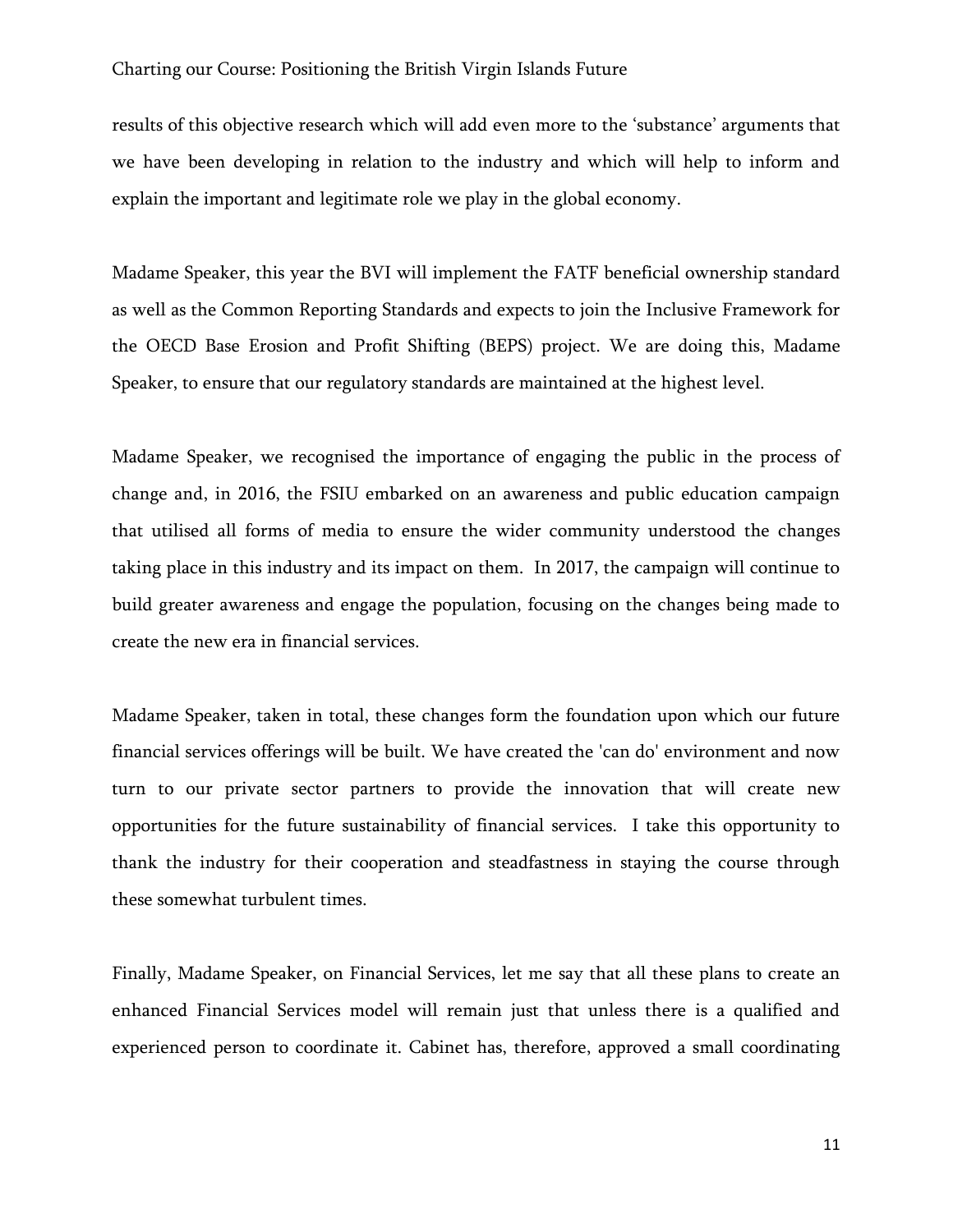unit in my Office led by a Director of Financial Services. I expect this person to be on board and active in a few weeks.

### Building and Sustaining our Tourism Sector

Madame Speaker, Tourism is the single most important economic activity in this Territory accounting, in aggregate (direct and indirect), for well over fifty percent (50%) of all of the goods and services transacted annually in our economy.

Madame Speaker, tourism's future role in the economy will be pivotal as we move forward.

As a destination, during 2016, we moved aggressively to promote the BVI in the global marketplace, diversify source markets as well as improved our product by concentrating on guest services' training for all services providers and especially one-on-one outreach with our indigenously owned tourism entities.

Madame Speaker, despite a number of frontal challenges our tourism sector faced in 2016, including the closure for redevelopment of Rosewood Little Dix Bay, the advent of ZIKA, the closure of Biras Creek Resort, the closure of YCCS for major redevelopment work and ongoing air access issues, we achieved our major objectives for 2016.

I am pleased to note, Madame Speaker, that Little Dix Bay will be reopened in December of this year; the issues relating to the closure of Biras Creek have been satisfactorily resolved and an improved YCCS will reopen in a few weeks.

We are pleased that our visitor arrival numbers through October 2016 continued on a growth path with an overall increase of over 20 percent. Overnight arrivals continue to grow and, up to October, recorded year on year growth of approximately four percent (4%).

We are particularly pleased to see that the recently completed Tortola Pier Park is welcoming record numbers of cruise arrivals. The shopping at the Park is of a high standard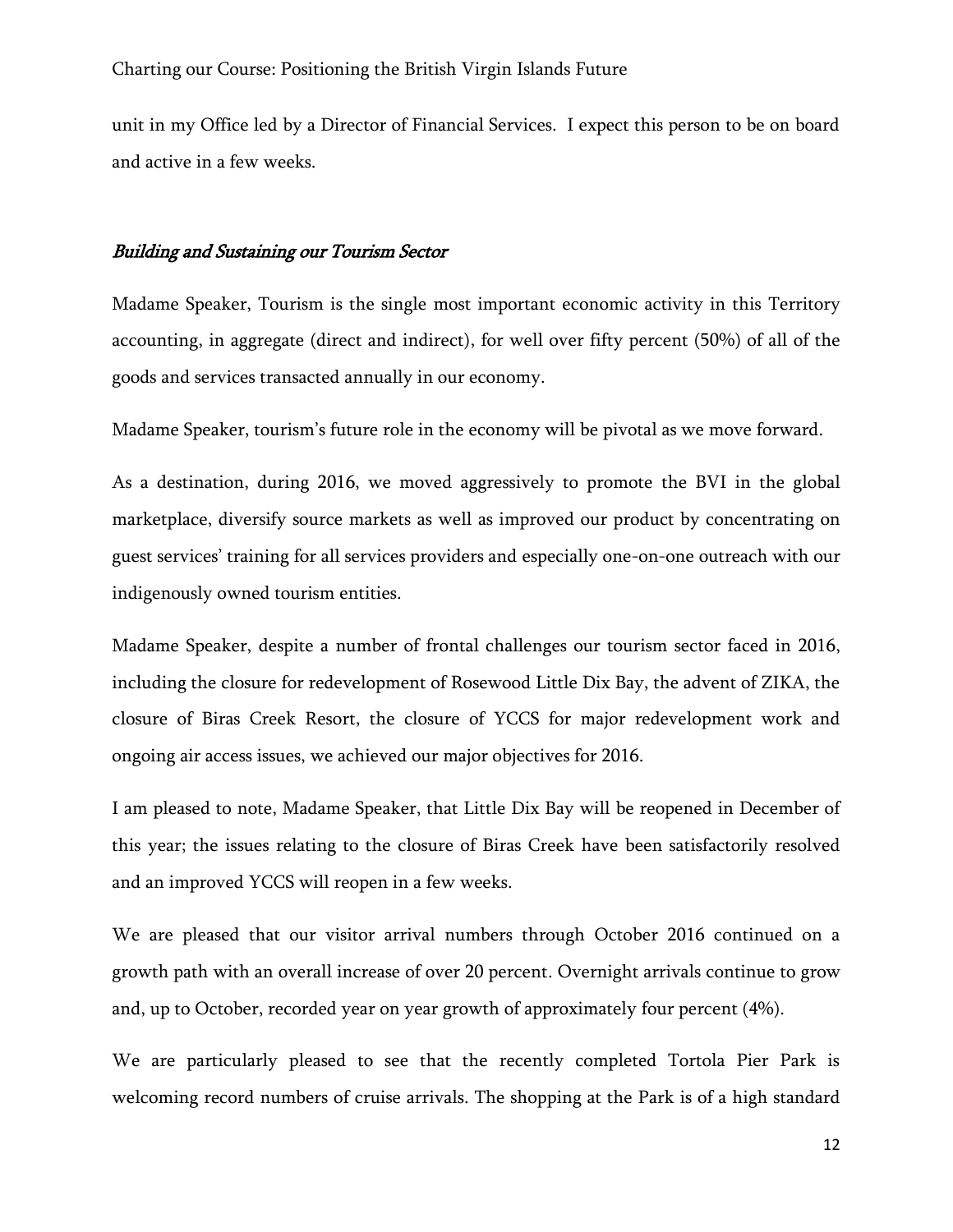and the facility is easily one of the most attractive in the region. Madame Speaker, we should all be proud of the Pier Park. As a destination, we also continued to receive industry and worldwide tourism accolades with Virgin Gorda being recently named the "Best Island in Caribbean" by Travel and Leisure.

Madame Speaker, success in tourism is fueled by a positive visitor experience, and this is an area that both my office and the BVI Tourist Board had been doubling down on over the last two years. It is an area that will remain centre stage in 2017. Our focus has been in two principal areas, customer service and destination training, which I touched on earlier and that of product development to enhance the visitor experience.

In 2016, the Board, in conjunction with my office, continued with its programme of the enhancement of attractions and infrastructure on all of the main islands. On Tortola, commitments were made to the Church of the Africans, old HM Prison and the Toll Booth at the Beef Island Bridge, as well as bathroom facilities on Cane Garden Bay.

On Jost Van Dyke, our Government continued its work on signage and guest amenities and introduced the Jost Pork Festival as another major culinary event on that island.

On Virgin Gorda, the North Sound Post Office restoration commenced as well as maintenance on Lookout sites and beach bohios. The Virgin Gorda Airport is in the process of being air conditioned to enhance the guest experience. Work on this facility will continue in 2017 with the gracious assistance of additional funding from the owners of Rosewood Little Dix Bay.

Major emphasis was directed at Anegada where the following projects were either enhanced or completed, the Fisherman's Wharf Rehabilitation, major upgrade of the Botanical Gardens, Lookout Tower at the Flamingo Pond and an enhanced visitor center at the ferry terminal.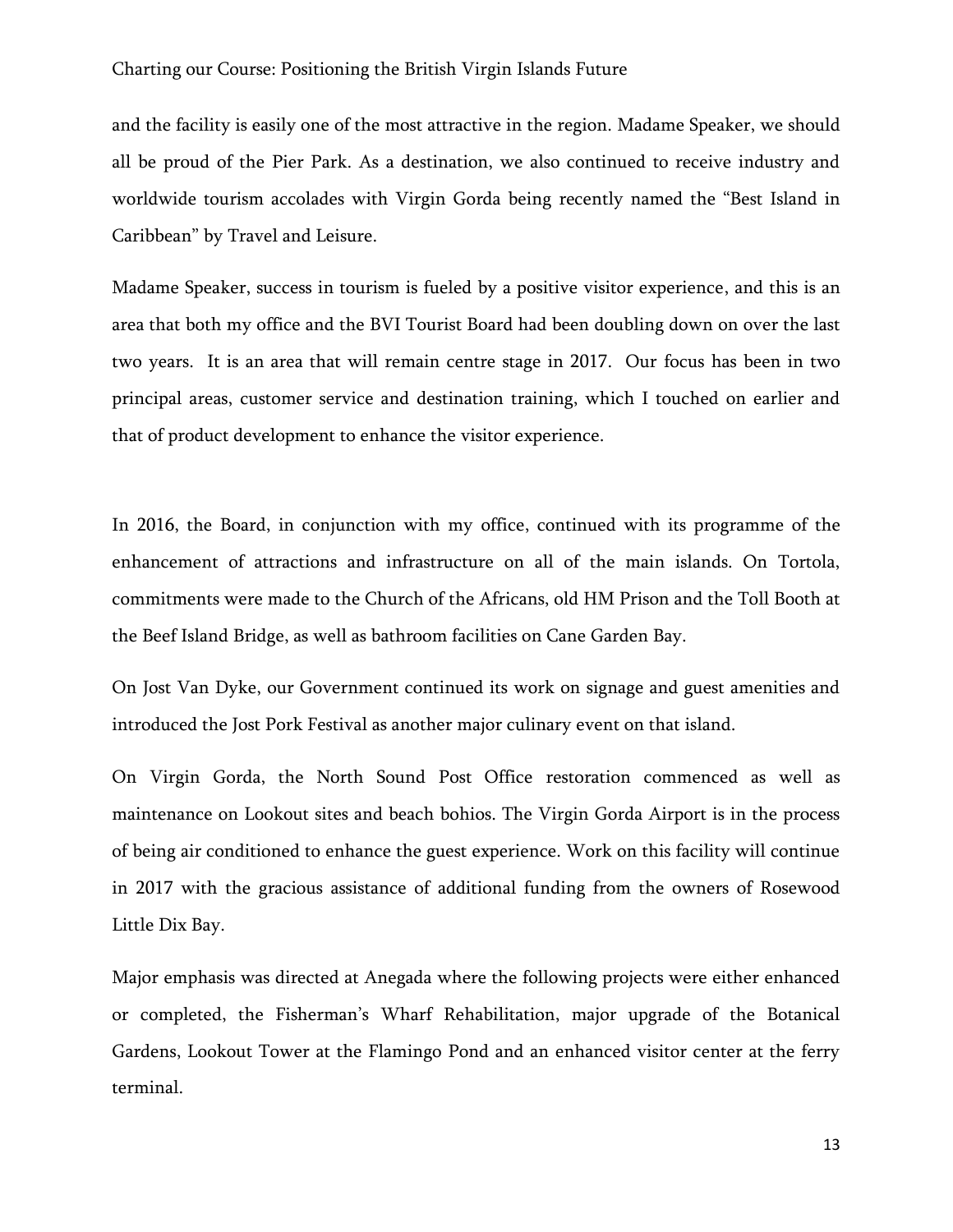Additionally, in the Small Properties Sector, we have reintroduced minimum standards. These benchmark standards are comparable to a minimum of 3 Diamond rated properties. This initiative is designed to enhance the product and service that our small properties deliver, hence making them more marketable and profitable.

Madame Speaker, in 2017, we anticipate building on our global marketing campaign with plans to increase our presence in core markets as well as in Canada.

The BVI Tourist Board has delivered on the mandate set by my government and has increased visitor arrivals to the Territory, and we are determined to see that trend deepened in our core markets.

Madame Speaker, enhancing the visitor experience is broader than the mandate from my Office and the BVI Tourist Board. It involves multiple Ministries and Government agencies as well as the private sector. I thank all the other agencies that are assisting with the effort. Your partnership is critical, and I want to implore you to continue to engage with us.

We intend to continue our work in adding bathroom facilities at several heavily visited beaches. We are looking at attraction enhancements which include continued work at the Lower Estate Sugar Works Museum, HM Prison and the Paraquita Bay Board Walk, Fort Point National Park, Mill Round Project Hiking Trail and continued work at the Faulkner House and the Fisherman's Wharf.

Madame Speaker, I must add that we are experiencing some changes in our yachting sector. We see opportunities to create significantly more value in that sector. I wish to assure all services' providers in that sector that we are actively working on making sure that the BVI remain the Yachting Capital of the Caribbean, if not the world.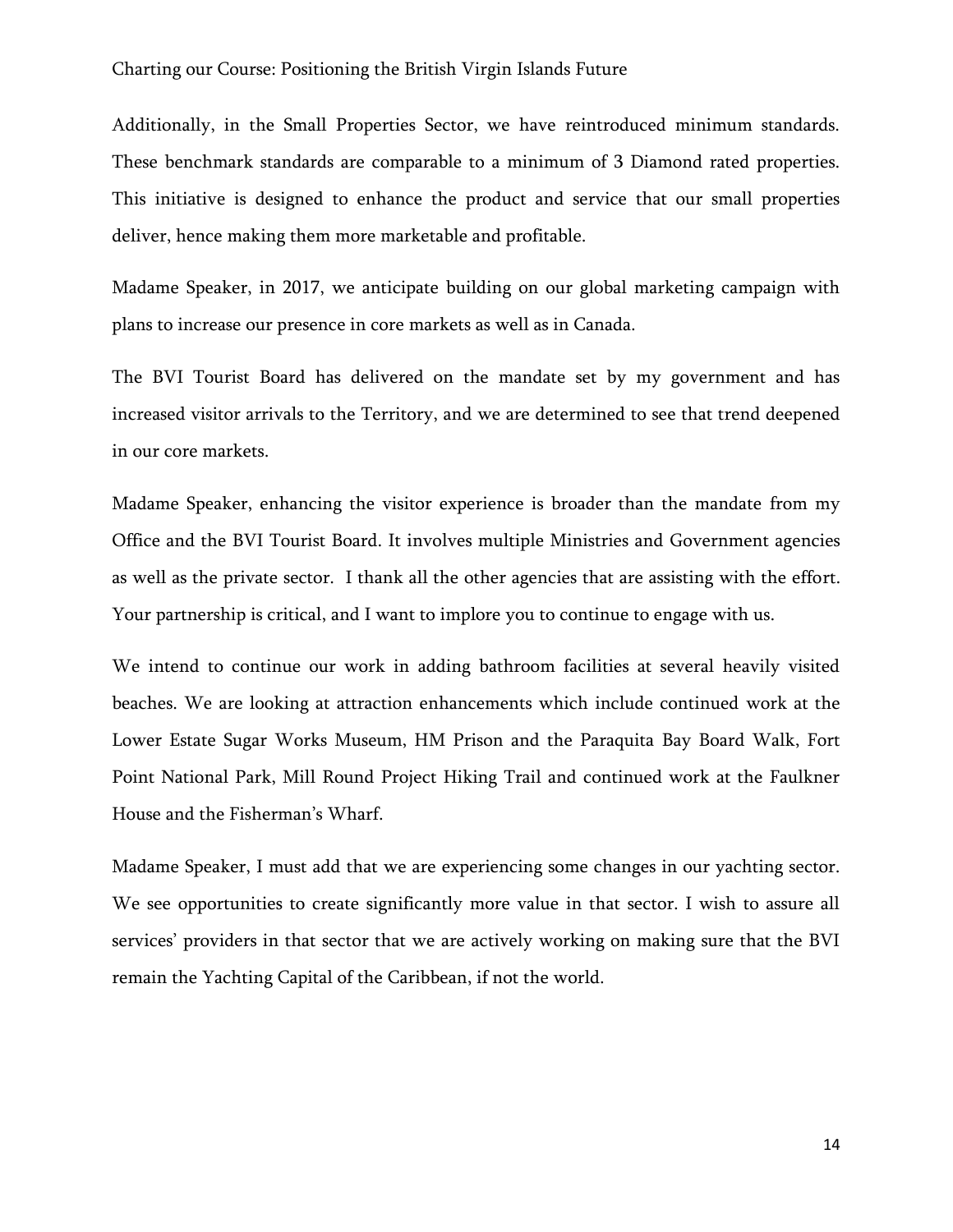# Airport Expansion

Madame Speaker, without a doubt, the airport expansion project is central to the economic future of the Territory and is an economic necessity that will bring both immediate and long term benefits to the Territory and its economy.

It is unquestionable that an airport expansion will facilitate more timely and efficient access to the BVI, which is absolutely necessary to advance our twin pillar industries of financial services and tourism, but also to give the Territory the opportunity to pursue other new industries or subsectors of the current ones.

In order to secure the potential of our tourism revenue stream, we need to ensure easy access to the Virgin Islands. We are a Territory surrounded by water, and our mode of transportation is by sea or air. In the latter case, air, our tourism and financial services sectors are severely disadvantaged with respect to our competitors as a result of the multiple connections required to come to the BVI for vacation or business. This wastes the time and financial resources of individuals who are considering access to our shores.

Madame Speaker, let us be honest with ourselves. We, too, are tired of the difficulties we experience when leaving and re-entering the BVI. It can cost more for a round trip from T.B. Lettsome International airport to San Juan than for a round trip from San Juan to the main land USA and, if we choose to take, what we believe to be the cheaper option of transiting the USVI, we are at the mercy of circumstances over which we have little to no control. Madame Speaker, this is totally unacceptable both for ourselves and our visitors.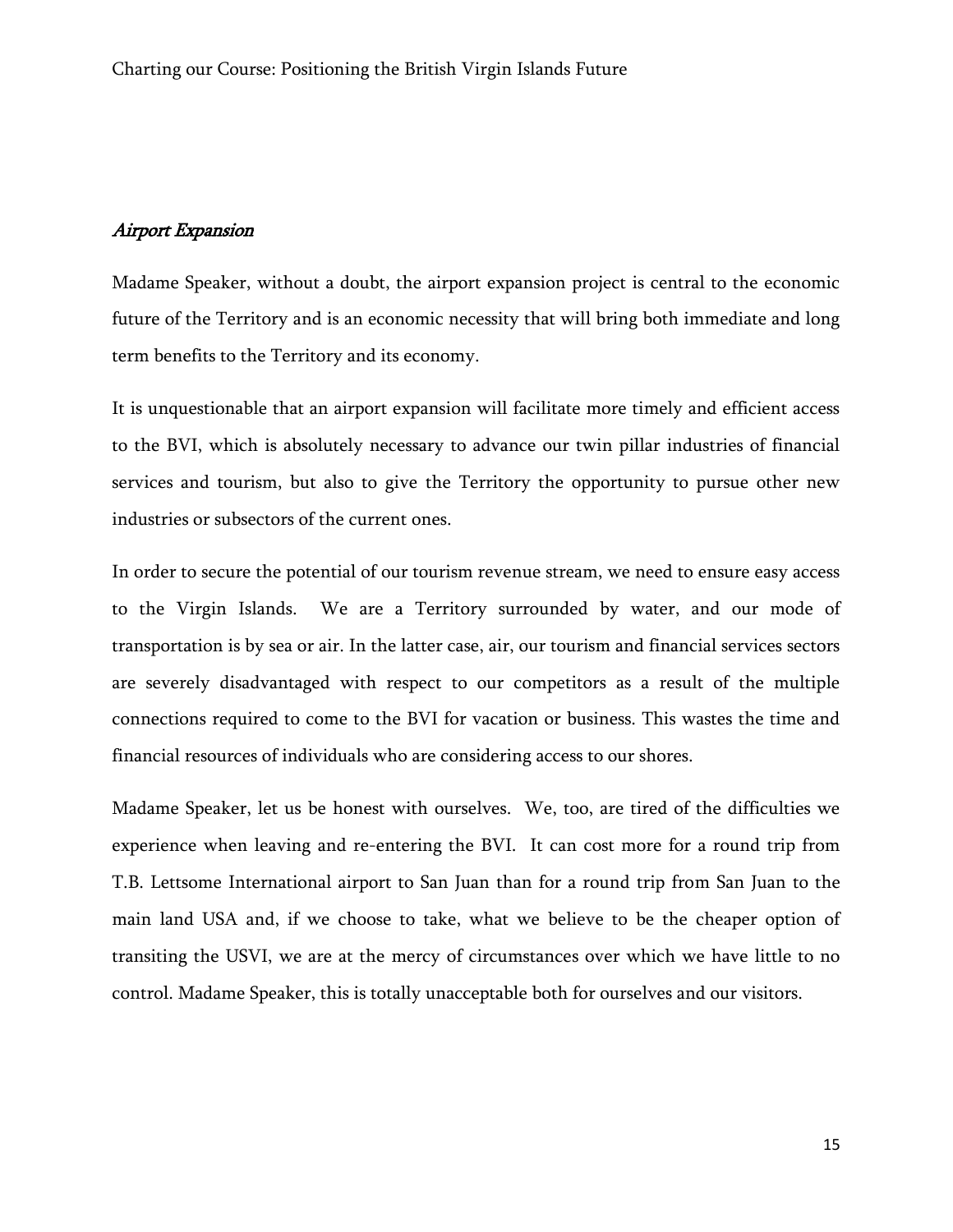We are tired of the continuous harassment and difficulties of travel to and from the Territory, and we simply cannot afford the high prices. So where does that leave us, Madame Speaker? In a bad place that neither helps us, our businesses or our economy.

Madame Speaker, we have, therefore, decided to address the issue of air access head on. Again, visionary. We cannot continue to deprive our residents and visitors of a satisfactory travel experience by using other surrounding islands as corridors to the BVI, as we have been doing. Instead, we must establish direct connections to and from the international travel hubs in North, Central and South America.

We will do this in two significant ways. The first is with a partnership with BVI Airways which would, in the short term, allow for direct air access between the Terence B. Lettsome International Airport and Miami International Airport. But our long term solution, Madame Speaker, is the planned expansion of our own Airport.

That expansion, Madame Speaker, is a costly undertaking and, even among my colleagues, there is a concern that this project would not allow them to always have discretionary funds for other simultaneous infrastructural spending which is extremely important and entirely necessary.

However, the airport extension is a must for our own economic survival, because it opens the door to other industries and other revenue streams. Madame Speaker, the airport is a catalyst for growth.

But more importantly, Madame Speaker, it is perhaps one of the most important steps that we can make to maintaining a competitive advantage in our current industries of Tourism and Financial Services.

Madame Speaker, we have to move forward boldly with this project. We have made similar bold steps in the past. We did so with the hospital and the sewerage project and must do so with the runway extension. And, for those of you who can recall, Madame Speaker, when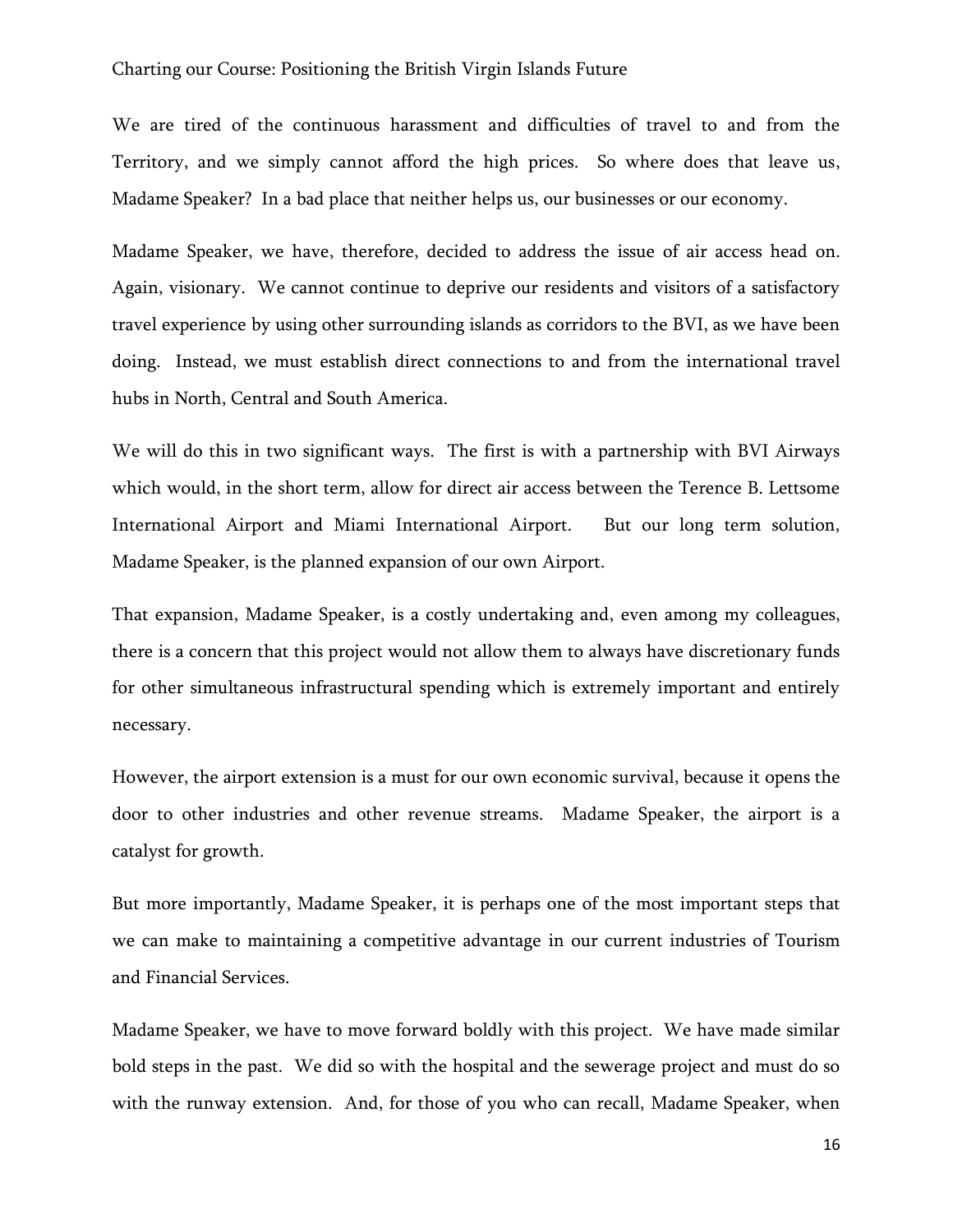the H. L. Stoutt Community College, the dual carriage way and the Social Security scheme were proposed, fiery opposition followed. But time has validated all these undertakings and time will also validate the airport extension project. When this happens, Madame Speaker, the chorus then will not be that we could not afford to do the extension project but, rather, that we could not have afforded NOT to do it.

So both of these initiatives to improve our airlift are working hand in hand to develop opportunities for, and confidence in, the BVI economy and the capacity to meet a developing interest in the BVI as a tourist and financial services destination of choice. The solution of the air access challenge will directly and positively impact our embryonic medical tourism product which I shall address shortly, support our newly established Arbitration Center and fundamentally create the springboard from which the BVI can chart our course into the future.

Madame Speaker, the business plan and economic study around which the arguments for the airport expansion project is based, demonstrates that, within the first year of the construction of the airport, the BVI should directly realize in excess of a five percent (5%) increase in gross domestic product over what we would realize if we do not embark on this project. And, within three years of the commencement of the project, projections show a difference in excess of twenty percent (20%) improvement in GDP with the airport expansion as opposed to negative growth without it. Madame Speaker, this is a reality that we cannot ignore an added injection into our economy within a five year period of almost five hundred million dollars (\$500,000,000). Understanding this as I do, Madame Speaker, I cannot condemn the next generation to a life where they cannot do as well as their parents did because we failed to make the decisions that would have given them the infrastructure and the opportunity to live their best life.

Careful economic analysis and projections have been done to determine the affordability of this project which is estimated at some one hundred and fifty-three million five hundred

17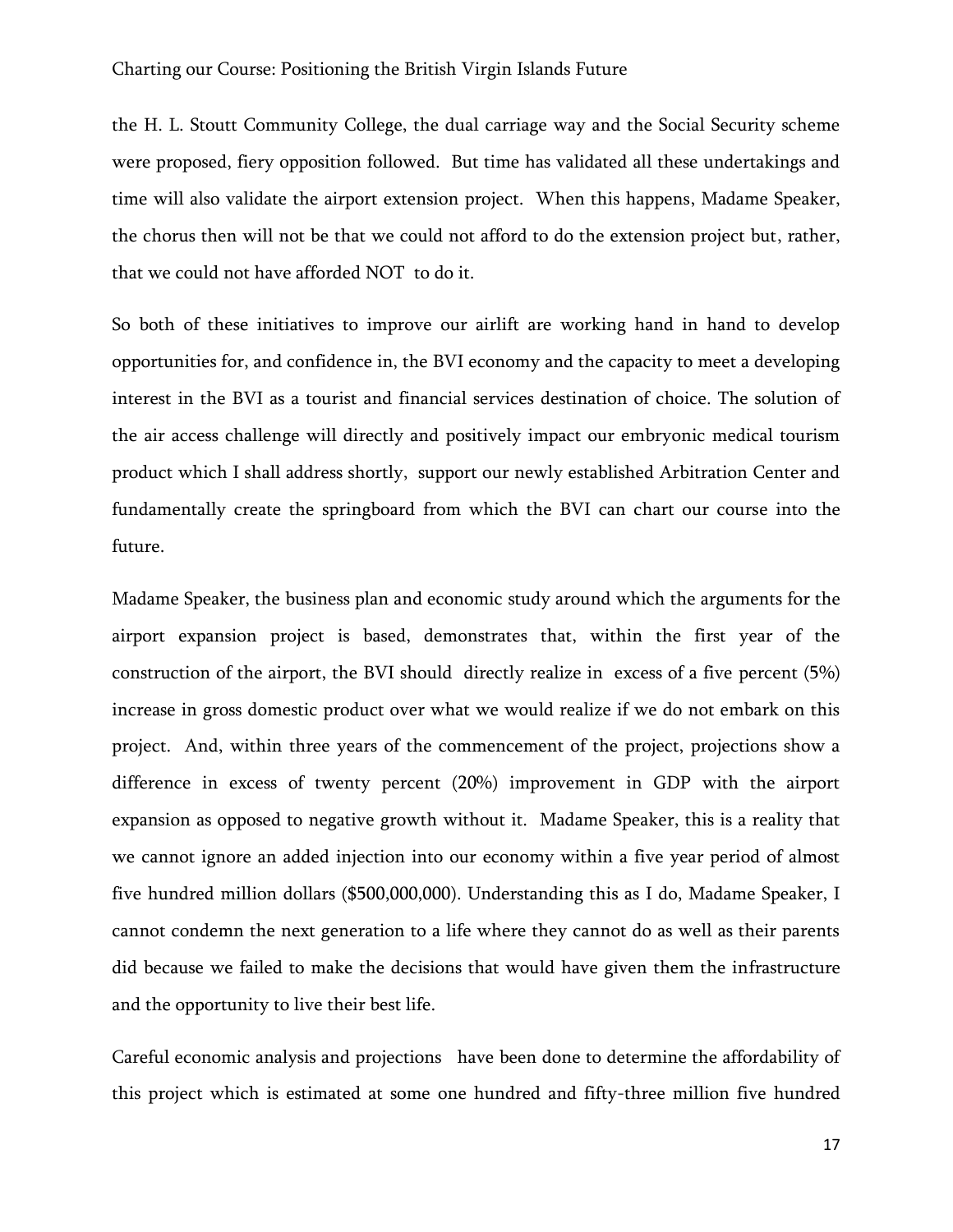thousand dollars (\$153,500,000). The in-depth analysis demonstrated minimum negative impact on our liquidity in the short term and substantial improvements to the fiscal position of central government in the medium to long term.

All our significant plans for the development of the economy are fundamentally dependent on the ease of access to the Territory for visitors and citizens alike.

Madame Speaker, I also feel compelled to remind you that our investment in the health and social development of our people is extremely important to us, evidenced by the construction of an excellent health care facility and establishment of a National Health Insurance system, by my administration, to take care of our people. However, the cost of upkeep of the physical plant which underpins our health care system cannot rest solely on the shoulders of the citizens of this Territory. Our hospital was designed and constructed to serve a wider clientele that includes patients from around the region and even internationally.

And that is where the vision begins to go deeper and wider. Medical tourism, being championed by my Health Minister, presents us with an opportunity to generate additional revenue to help to defray the cost of operating the hospital. The success of this niche tourism market lies fundamentally in the ease of access to and from the Territory.

I should also make it clear that the BVI people will play an integral role in the construction of this pivotal project. My Government holds to the view that our people must, without question, participate meaningfully in the economic advancement of the Territory. Any discussion of my government's intending to do otherwise in the developmental journey of this Territory amounts to malicious propaganda.

Madame Speaker, I know there are questions, as is expected with projects of this magnitude. As we progress, we will ramp up our engagement with the public, providing answers to all your questions and concerns. Let me assure you that the right managerial, reporting,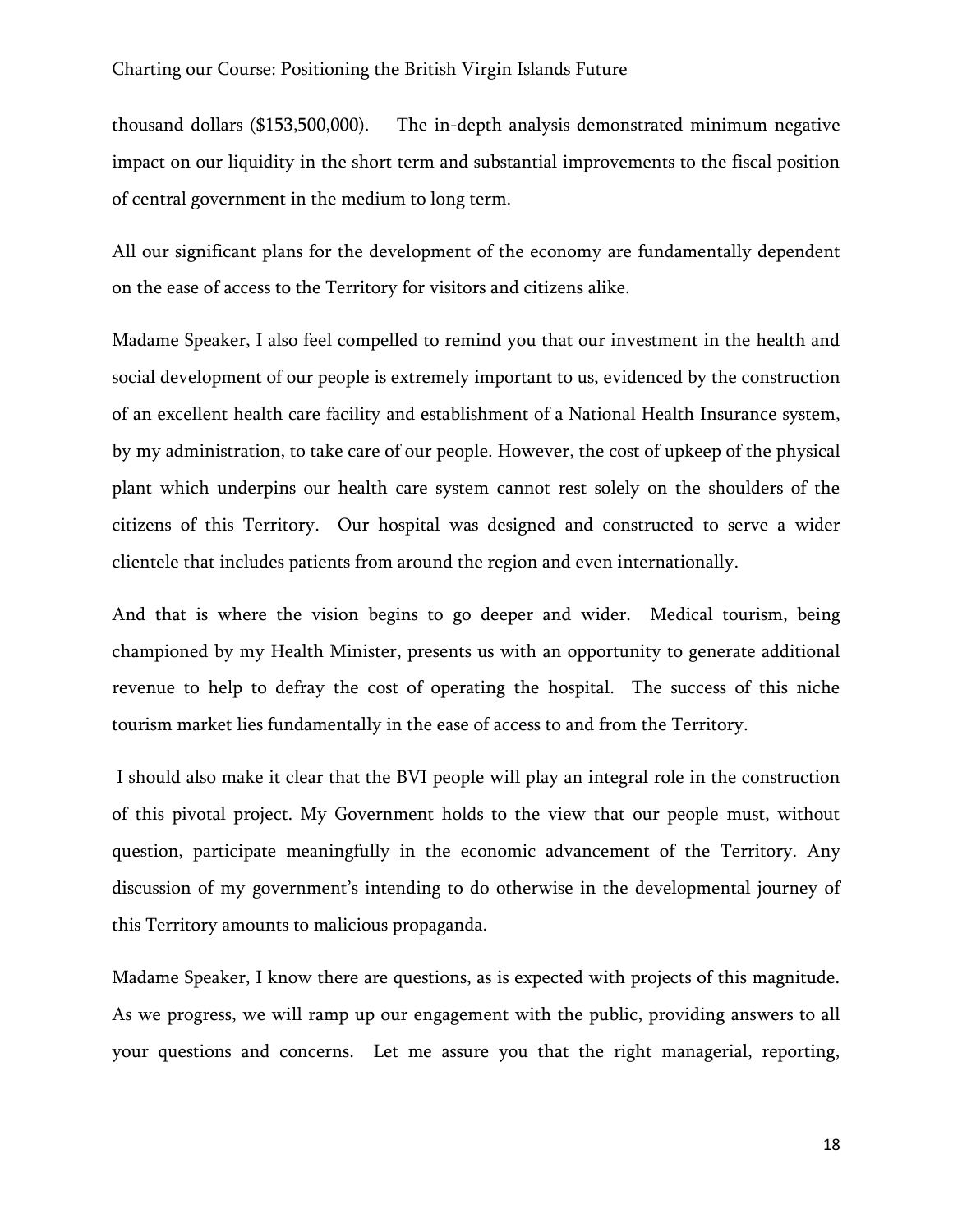transparency and accountability systems will be in place to deliver high standards, value for money and a project that is completed in the best interest of the Territory.

### Financial Transparency and Accountability

Madame Speaker, a key aspect of our Road Map is to address the issue of our financial transparency and accountability.

The fiscal health of Central Government has been the subject of much debate, leading to some speculation that there are matters amiss.

When I look at the revenue stream for the last ten (10) years, I have seen constant steady growth. With a tapering off in growth in the last two years or so, what this tells me, Madame Speaker, is that we have a consistent revenue stream, but that the future ahead is uncertain. This is a good story to tell on one hand, but it also suggests that we must be careful of what we do now for the future. It is also true that often the demands on the public purse are also growing. This, Madame Speaker, is expected of any developing country and must be managed with responsible choices. It is my duty, as Minister of Finance, to do this in conjunction with the advice of my colleagues on both sides of this House.

And we have done so in managing the affairs of the Territory well.

Madame Speaker, I appreciate that the financial statements of this Territory is the most reliable and necessary report of our accountability. Allow me a few minutes to explain what we have done on this front and where we are going:

 Madame Speaker, more accurate reporting and greater transparency of our finances is also as important as the audited statements. This is why my Government sought to address the manner in which our Treasury reports are compiled. We did that by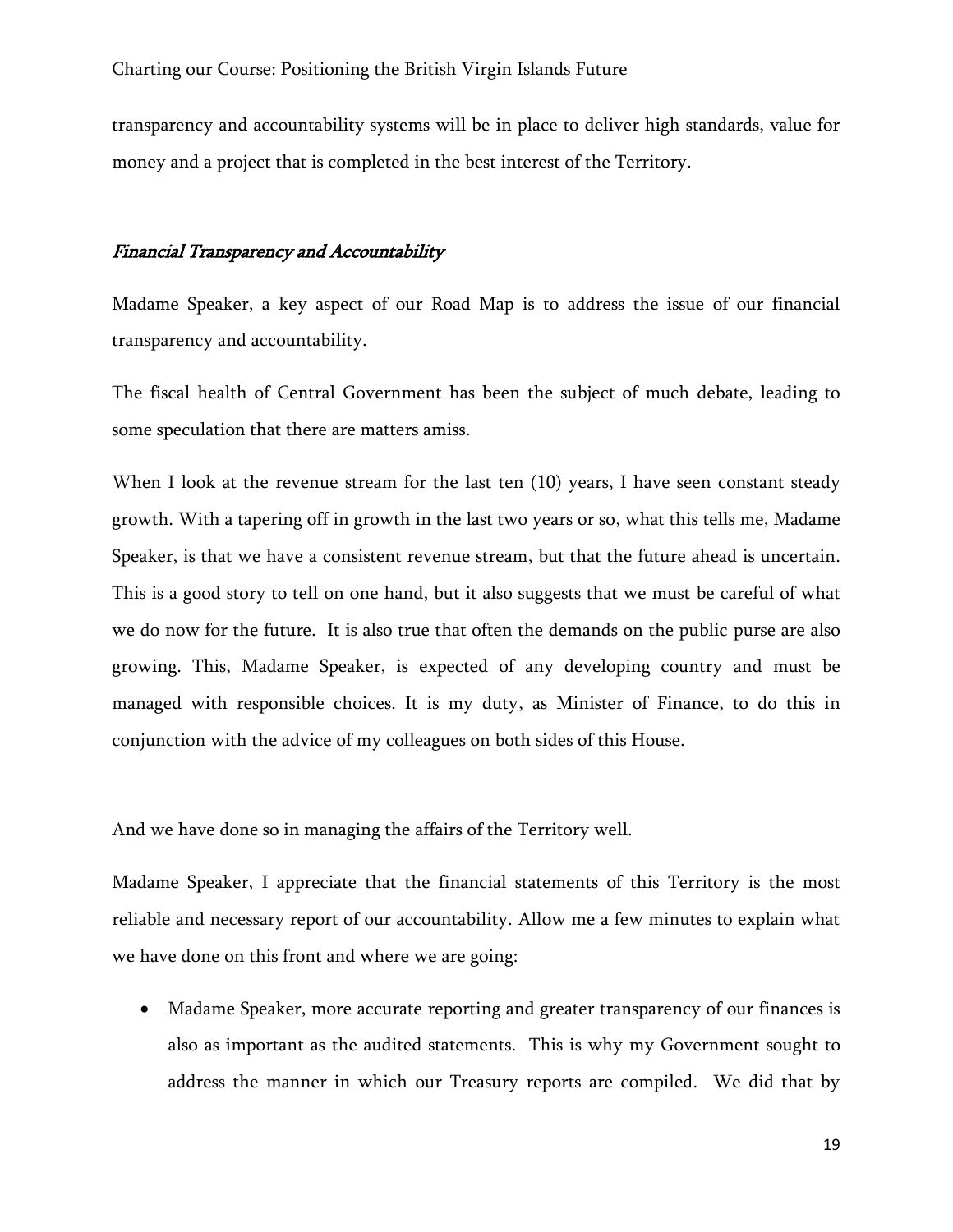hiring a very experienced consultant in 2016, who continued on the work by PWC in 2012 and CARTAC in 2013, and has identified and addressed accounting issues as far back over two decades ago, further verifying the efforts we made in our initial term of office in 2003 to advance our accounting standards and practices.

- Be that as it may, Madame Speaker, I am happy to tell you that last week, after completion of the critical 2012 report, we made a number of corrections in our accounts coming out of the PWC and CARTAC recommendations, we have now signed an agreement with the firm BDO to assist the Treasury in preparing the subsequent reports for submission to the Auditor General. I expect that audited Accounts will be brought current by the end of this Budget Cycle.
- The Audit reports, prior to 2012, will be submitted shortly to this House of Assembly as well.

# Prudent and Efficient Procurement and Payments

Madame Speaker, we also need to keep pace with payments to our creditors following the supply of goods and services to the Government. We are grateful to everyone who does business with the Government, and we thank you. I am pleased to inform you, Madame Speaker, that we have made improvements to our procedures that allow us to meet these demands in a more expeditious and equitable way. We expect that all payments would be made to vendors within 30 days of submission to the Treasury. Among other things, we are now strictly following protocols that require timely submission of all necessary documentation.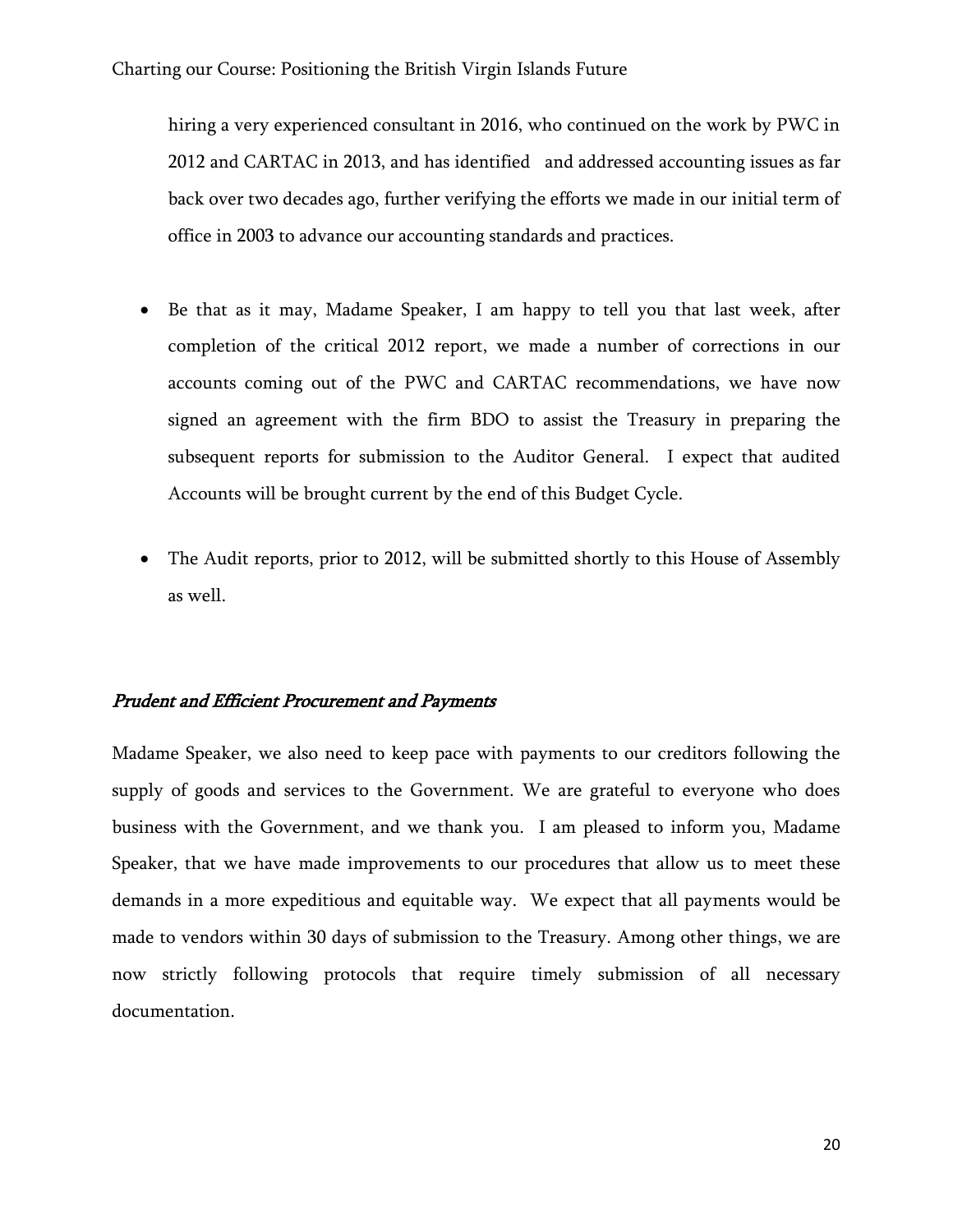The benefit, Madame Speaker, of following these protocols is that, by doing so, we will ensure the requisite level of fiscal discipline and, ultimately, we will have far fewer cases of dis-satisfaction reported on the manner in which we meet our fiscal obligations.

### Crime Reduction

Madame Speaker, the BVI community also has to face many challenges within its borders and the most serious of these is crime. It is essential that we hold dear, the rule of law, respect for our fellow man, and the need to ensure that the vulnerable in the society are protected. This applies to citizens and visitors alike.

In 2016, the Royal Virgin Islands Police Force recorded a four percent (4 %) reduction in crime compared to 2015. However, my Government has a zero tolerance approach to crime and, while we applaud the efforts of the Commissioner and his staff, we will not rest on our laurels. In any case, as recent weeks have demonstrated, offences involving serious crime have taken place despite this reduction. Recognising the importance of keeping our residents safe, my Government, within the last year, has provided financial resources in excess of six hundred thousand dollars (\$600,000) beyond the budgetary allocation for strengthening the ranks of the Royal Virgin Islands Police Force and for equipment.

The Force has, therefore, begun recruiting more Officers (experienced and new) to bring it up to the required human resource levels. In this effort, we are focused on BVIslanders and Belongers and have planned the first intake of new recruits in March.

Madame Speaker, we have already recruited experienced criminal investigators to complement existing staff, and they are actively involved in current serious investigations and focusing on 'Cold Case Reviews'. The Royal Virgin Islands Police Force is committed to stamping out crime where it exists, and to ensure justice for all victims.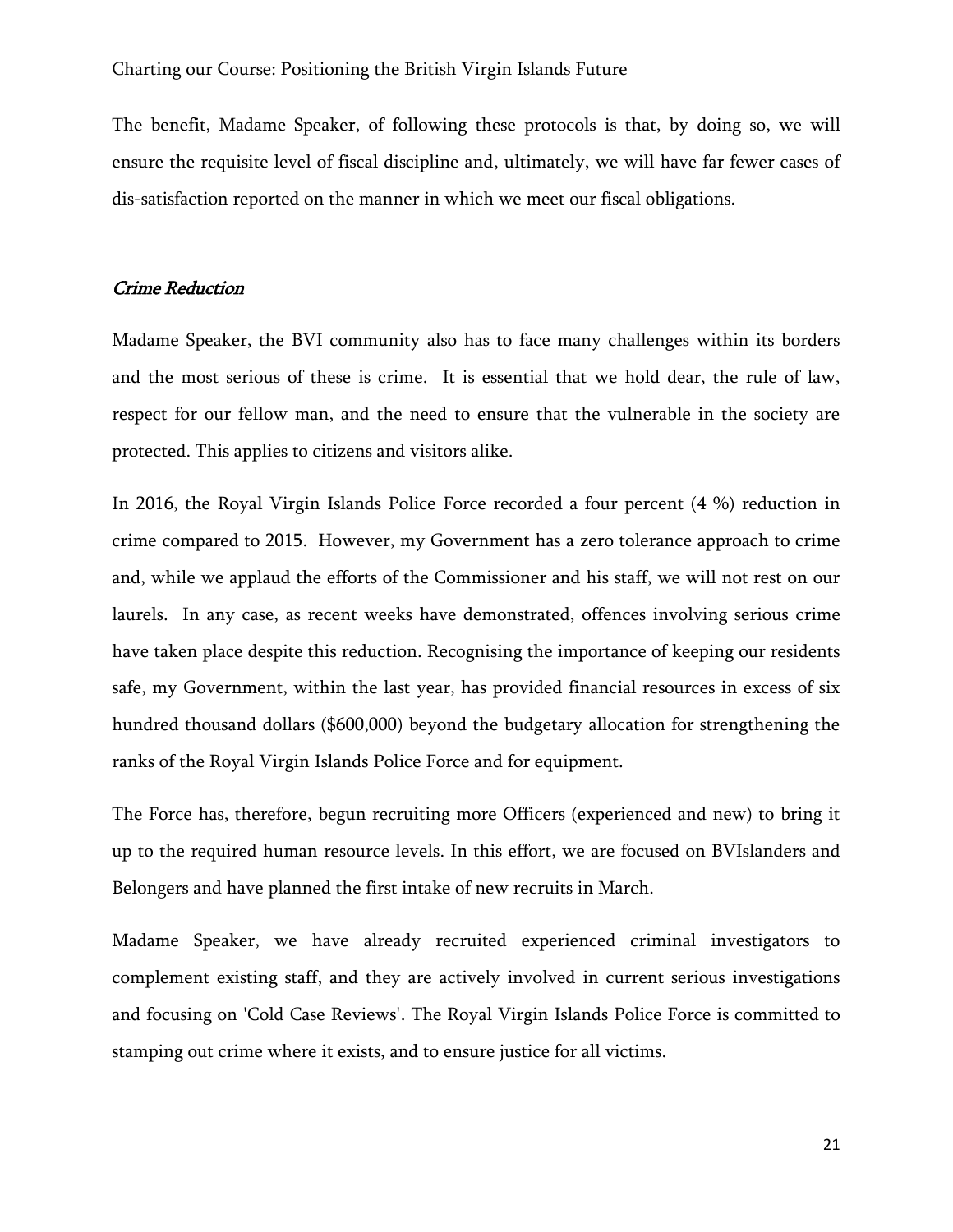There will be greater visibility of Police Officers throughout our communities. They will be resourced with vehicles specifically designed for policing purposes. We will provide training in existing and modern technology, and we will be engaged in the area of technical capacity building and special funding in relation to the overall Royal Virgin Islands Police Force firearms response to enhance this in line with current risks that are faced.

I am grateful to the Commissioner of Police and his staff for their hard work, for their efforts in keeping this Territory safe and in bringing criminals to justice. I also wish to remind the public that there is only so much that the police can do. As residents, we all have a duty to work with the police, sharing any knowledge we may have about criminal activity.

### MINISTIRAL PLANS AND SUCCESSES

Madame Speaker, later when I discuss, inside the budget, I will speak about our funding initiatives to the Ministries. But, let me briefly speak about some of the work done through our Ministries, Departments and Statutory Boards with a focus on 2017.

### Premier's Office

# Entrepreneurship and Small Business Development

Madame Speaker, the Premier's Office leads on a number of critical ongoing developments in financial services, tourism, immigration and planning and trade, some of which have been discussed.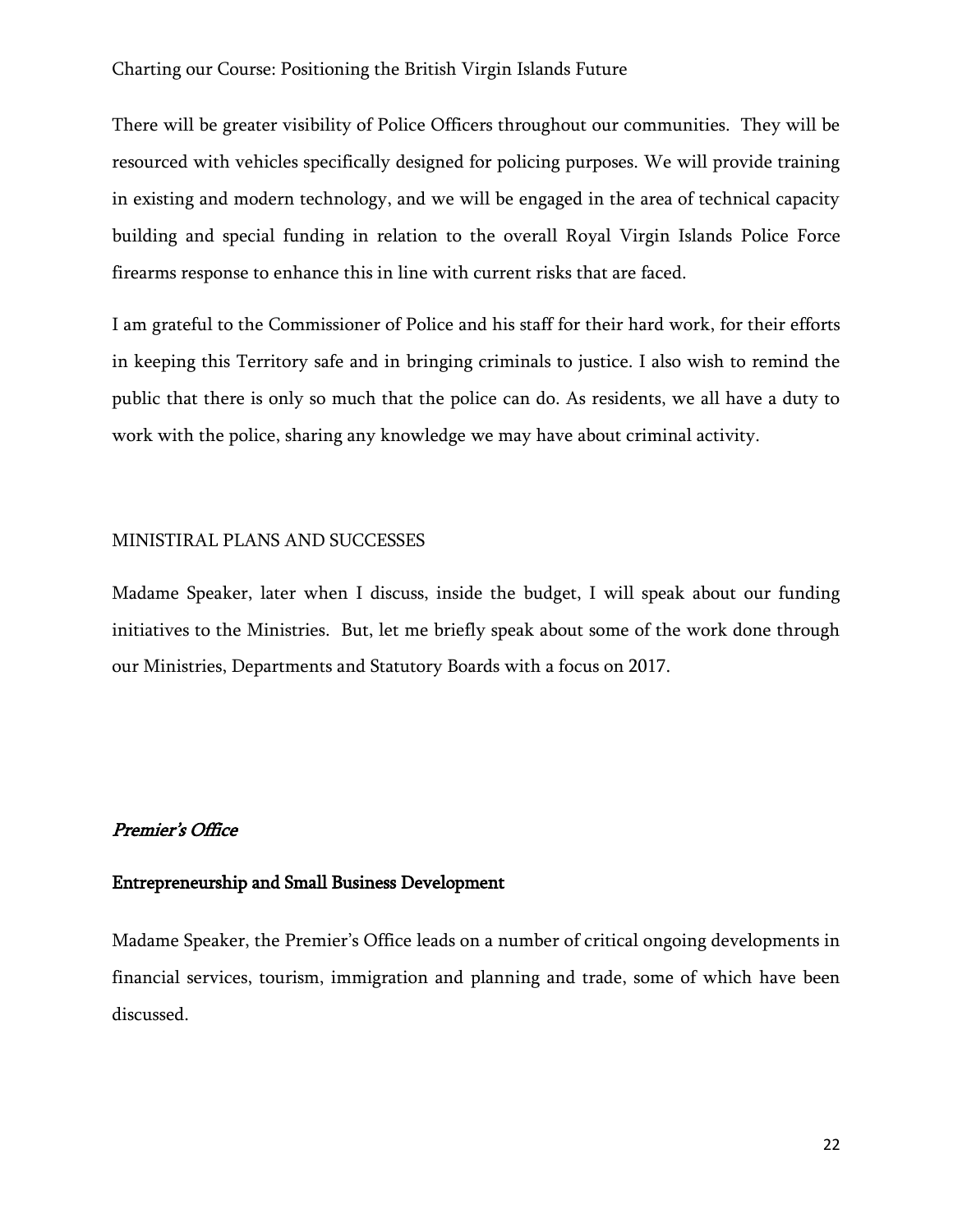I wish to focus on how we are supporting entrepreneurship and small business development as a critical component of our Road Map. I have long championed the notion that small business is the backbone of any economy. In 2013, we instituted our National Business programme, to ensure dedicated function within Government, to support and promote entrepreneurship and small business development.

The BVI has very high entrepreneurial prowess especially among the young. My Government will continue to support them! In 2017, we will add two new senior staffers to ensure that there is relevant expertise within the Bureau and to develop additional programmes to support new entrepreneurs with finance, accounting, customer service, marketing, business development and operations.

In addition, my Government is developing a resource centre that will be housed in the basement floor of the Trade Department. It will be the home of the Bureau from where we will be able to facilitate and effectively manage the programmes offered to the local SMEs. We will partner with the COSME, an EU funded programme established and managed by my Government to facilitate regional SME development.

We will introduce a business incubator programme where we will offer temporary housing for promising small businesses where they will have a physical space (IT, hot desks, and conferencing facility) from which to operate. They will have access to an array of sources in regional and local professionals. This is important because we understand that small and micro businesses provide approximately 50 percent of the 20,000 jobs in the British Virgin Islands.

#### Natural Resources

The Ministry of Natural Resources and Labour remains dedicated to safeguarding the environment, agriculture and fishing industries and has committed to the continuation of a number of projects in 2017. We will continue the development of the Brandywine Bay beach so that it is completed in time for the next tourist season. May I remind you, Madame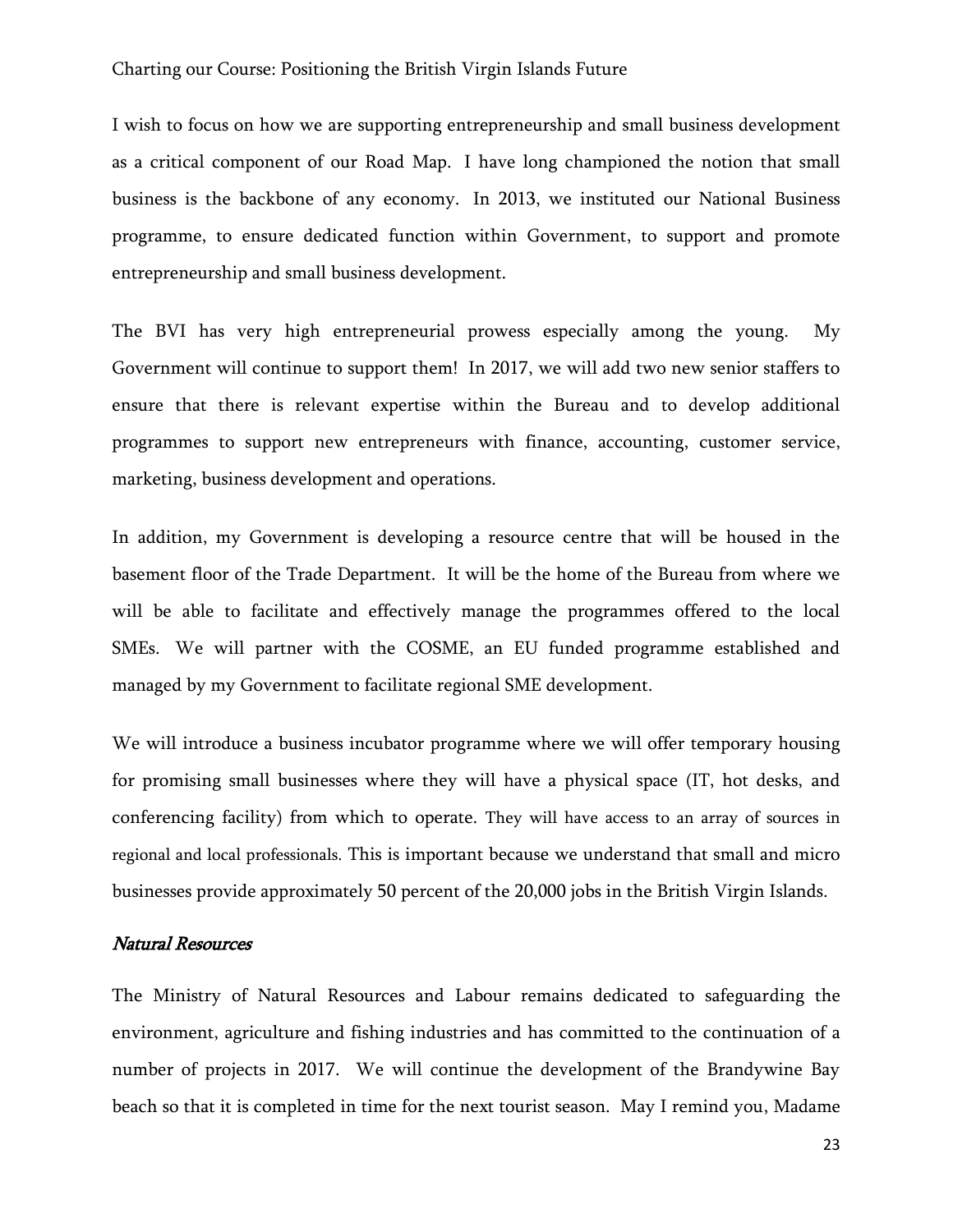Speaker, that all beaches in the BVI are public, and my Government will ensure that it is equally so in their use as it is in law.

We will develop sport fishing and enhance our local capacity to analyses the available fisheries data and stock assessments for species like conch and lobster.

We will continue to develop the agricultural industry and work diligently to have the Green House Project completed. Additionally, we will improve the framework for sustainable land management and climate change adaptation for the Territory.

#### Health

Through the Ministry of Health and Social Development, we will continue to improve access to health and social services. Our flagship new Hospital has state-of-the-art medical imaging facilities and diagnostic services.

With the advent of the NHI, the BVI Health Services Authority has recorded a significant increase in patient flows. We expect this trend to continue.

We have a focus on medical tourism and, with the success of the first Medical Tourism case under an Agreement with The Atlantic Clinic based in the United States in 2016 and with planned investments in information, communications and air access, the BVI Health Services Authority and the BVI stand on the cusp of lucrative opportunities in the Medical Tourism industry.

With a forty-six percent (46%) increase in the number of patients accessing care at community clinics, those systems are well used by the people. We extended operating hours at the Road Town and Rosalyn Penn Clinics. We have increased the delivery of specialist services in Internal Medicine, Obstetrics and Gynaecology, Dermatology and Wound Care, and Paediatrics at community health clinics.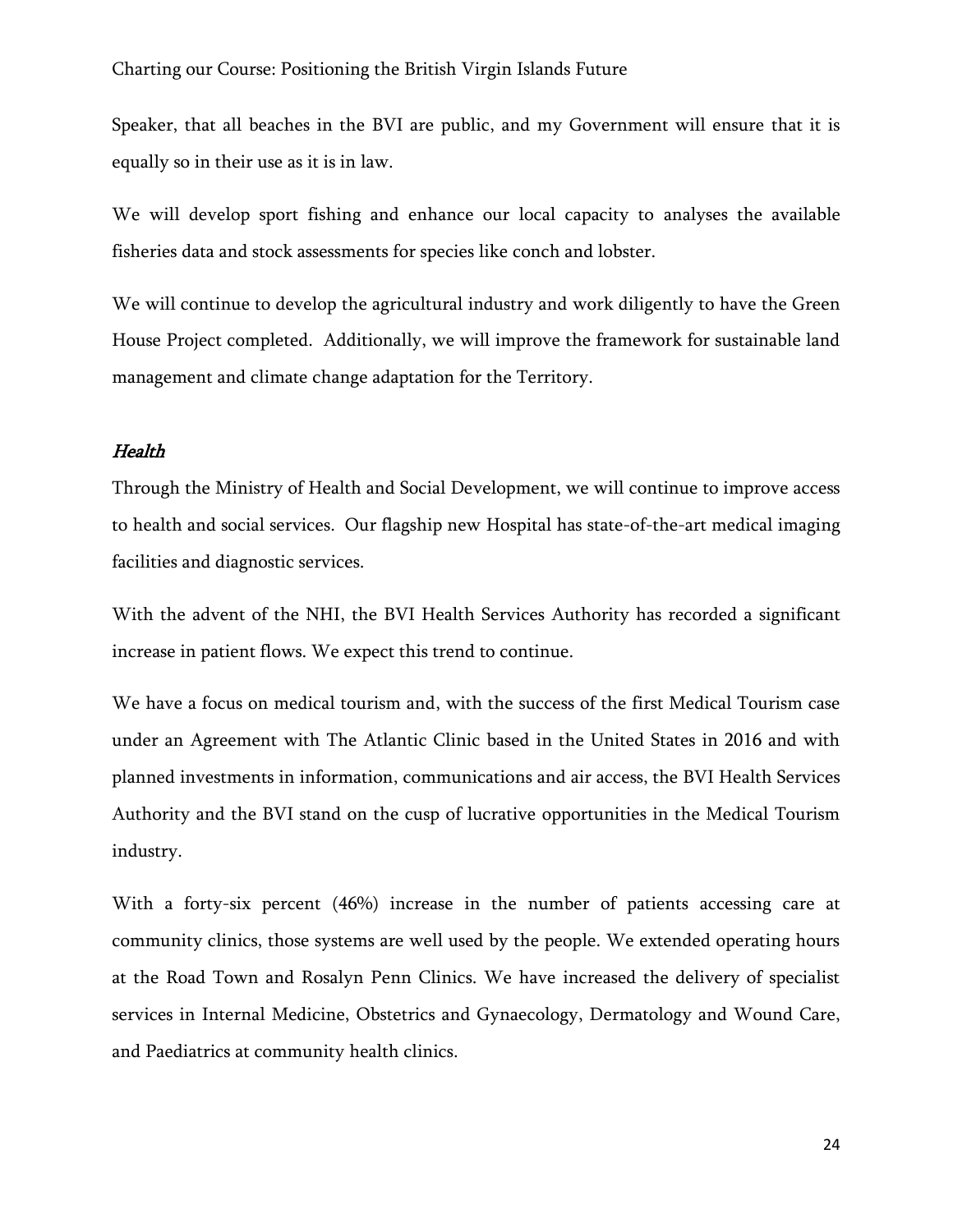In 2017, we will continue refurbishment works in Anegada, Jost Van Dyke and North Sound Clinics, and the construction of the new Nurse Iris O'Neal Medical Centre is on track for completion this year.

### Communication and Works

There is an inextricable link between economic development and a sound infrastructure and that is why we will continue building on the work started in electricity, water and sewerage, and roads and traffic.

Throughout 2017, we will upgrade the water distribution network to ensure that every community and resident have access to the public water supply. We will renegotiate all Water Purchase Agreements to streamline the cost of producing water, and we will ensure that the billing system at the Water and Sewerage Department is modernised to provide eBills.

Regarding sewerage, we will improve on the safe collection, treatment and disposal mechanisms Territory-wide and we will upgrade the Lift Stations in Cane Garden Bay, Purcell Estate and Fort Charlotte. By the end of 2017, we expect to have East End and Long Look functioning on the new sewerage system.

We remain committed to upgrading the electrical infrastructure. The Phase Five (5) Development Programme is well advanced and nearing completion and will no doubt bring to an end both unscheduled outages and load shedding.

My Government, in support of its climate change initiatives, is keen to reduce this Territory's dependence on fossil fuels. With the legislation in place, introduction of renewable energy sources is a priority. We expect to include a proposed Renewable Energy Hybrid System for the Sister Island of Anegada and a Solar Farm here on Tortola, during 2017.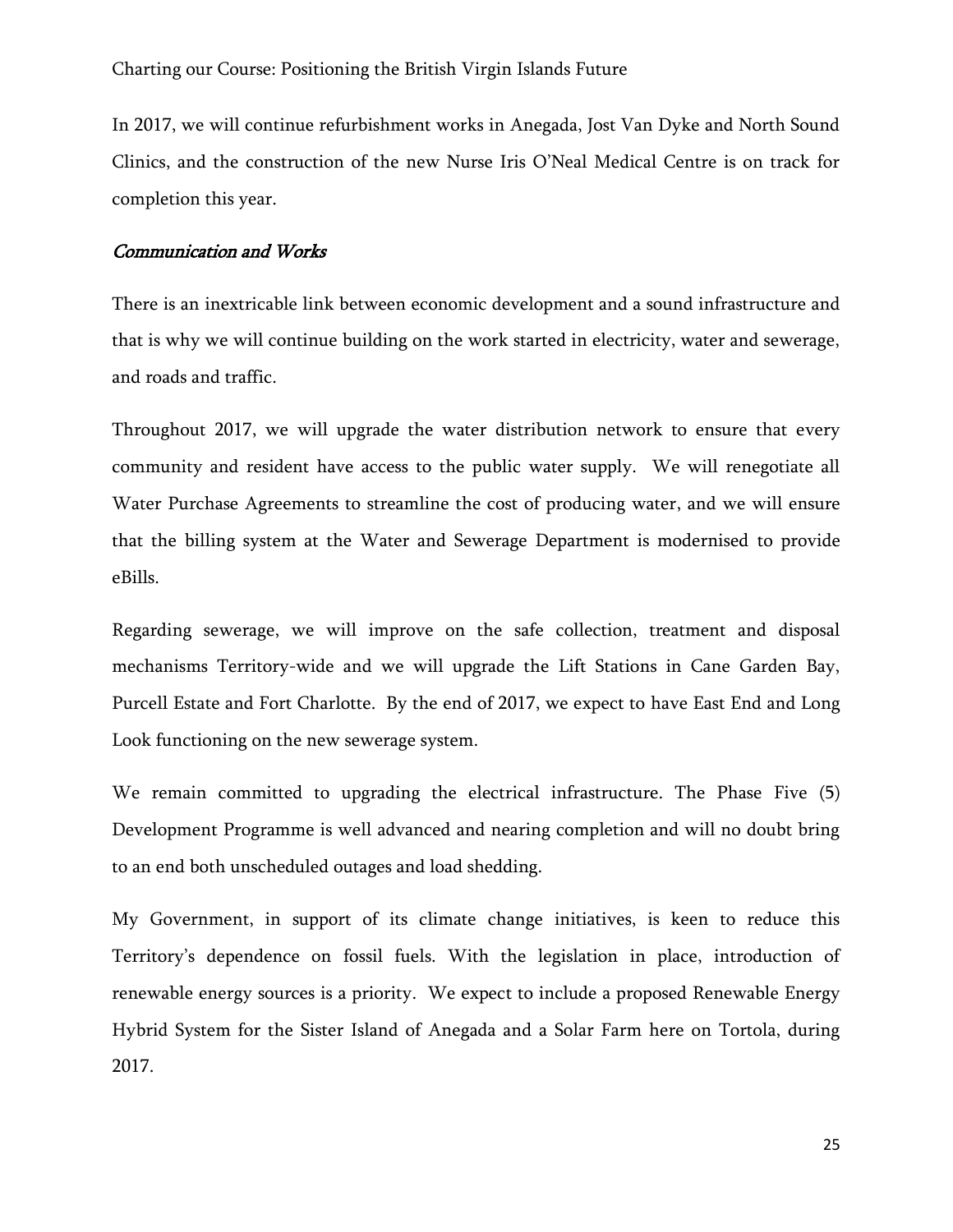We will continue improving our road infrastructure, and our street powered lighting programme will intensify. So far, we have been able to light roadways in North Sound and the Valley on Virgin Gorda, the Drakes Highway on Tortola, Salt Island, Jost Van Dyke and Anegada, primarily with solar street lights.

We expect to see an improvement in internet service this year with the awarding of spectrum in 2016.

### Education

In Education, we continue to prepare our students to be world class. During 2017, we will continue works at the Elmore Stoutt High School and the Bregado Flax Educational Centre to divide the campus into junior and senior high schools. Classroom spaces will be added and the campuses will be made safer and more comfortable to enhance the teaching/learning environment.

Early childhood education continues to be a priority. We will build on the Key Stage Assessment by developing a framework that gives us reports from Kindergarten to Grade 12.

The Youth Employment Programme and the Apprenticeship Programme will also continue as major programmes in this year.

At the Prison, we expect to align with the general education system as we strengthen the rehabilitation programme. We insist that inmates leave with skills as they re-enter the community.

In the restructuring of the Department of Youth Affairs and Sports, the Youth Parliament has had a very positive start, and we will continue to support and promote it.

26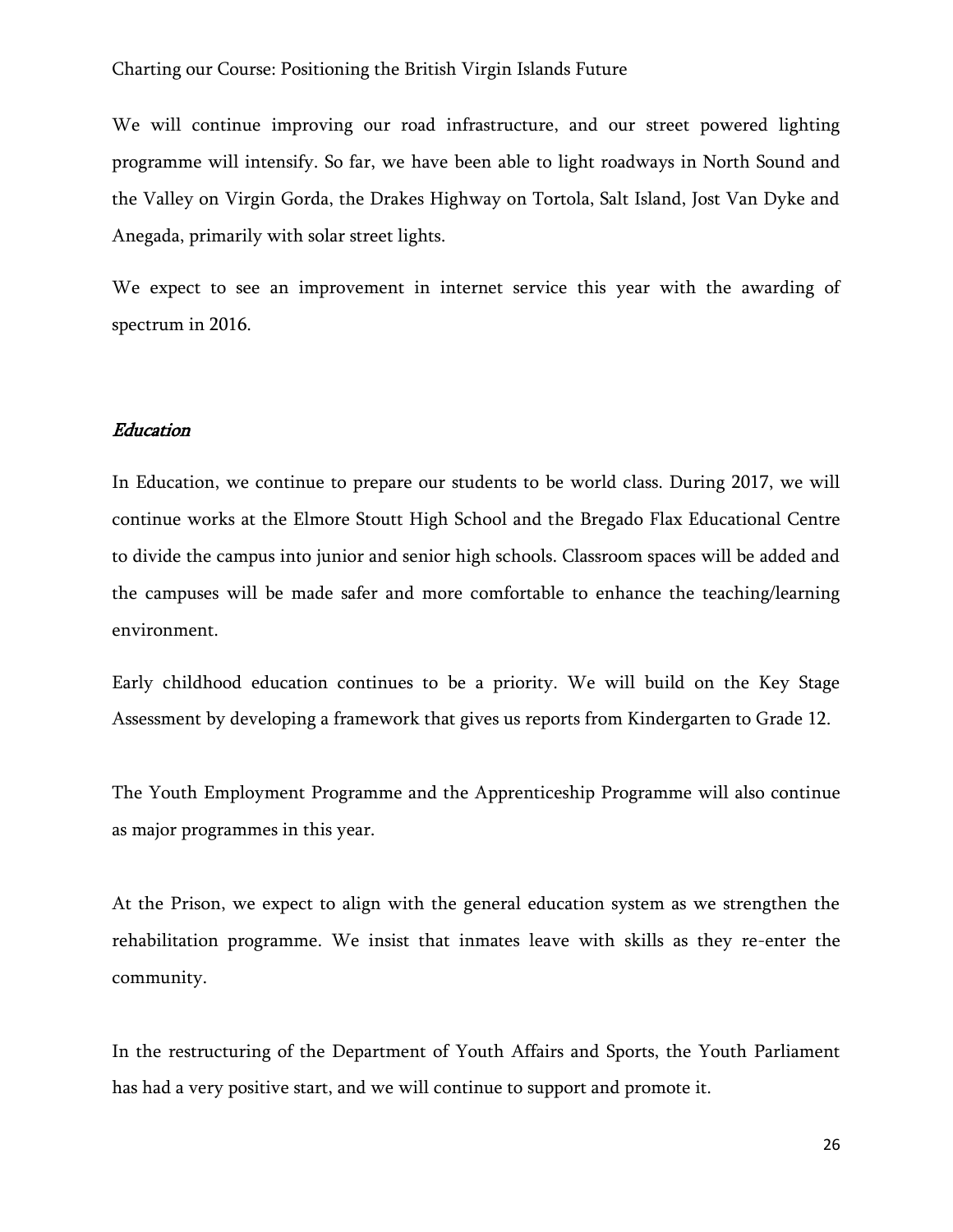Our partnership with the telecommunication companies and outfitting some classrooms at the secondary level with promethean boards will ensure that it is an integral part to the teaching/learning process.

# Deputy Governor's Office

Madame Speaker, we must continue to work on a distinctive culture of service as a priority. In the coming months, a Customer Service Framework for public officers will be launched by the Deputy Governor's Office to ensure consistent service standards and behaviours. This framework is in keeping with our "One Government" vision for consistency across the public service.

This year, we hope to launch our Leadership Development Framework with the intent to develop talent to assume leadership positions and contribute to driving performance within the Public Sector.

We intend to merge the services of the Civil Registry and Passport Office in one location so that customers will be able to access all civil and passport related services in one convenient location.

We also expect to create a Genealogy Unit to allow customers to trace their family history in a more efficient manner.

We will, Madame Speaker, create a Compliance and Fraud Unit to improve efficiency in the detection and documentation of fraudulent documents. This will enhance the safety of our borders.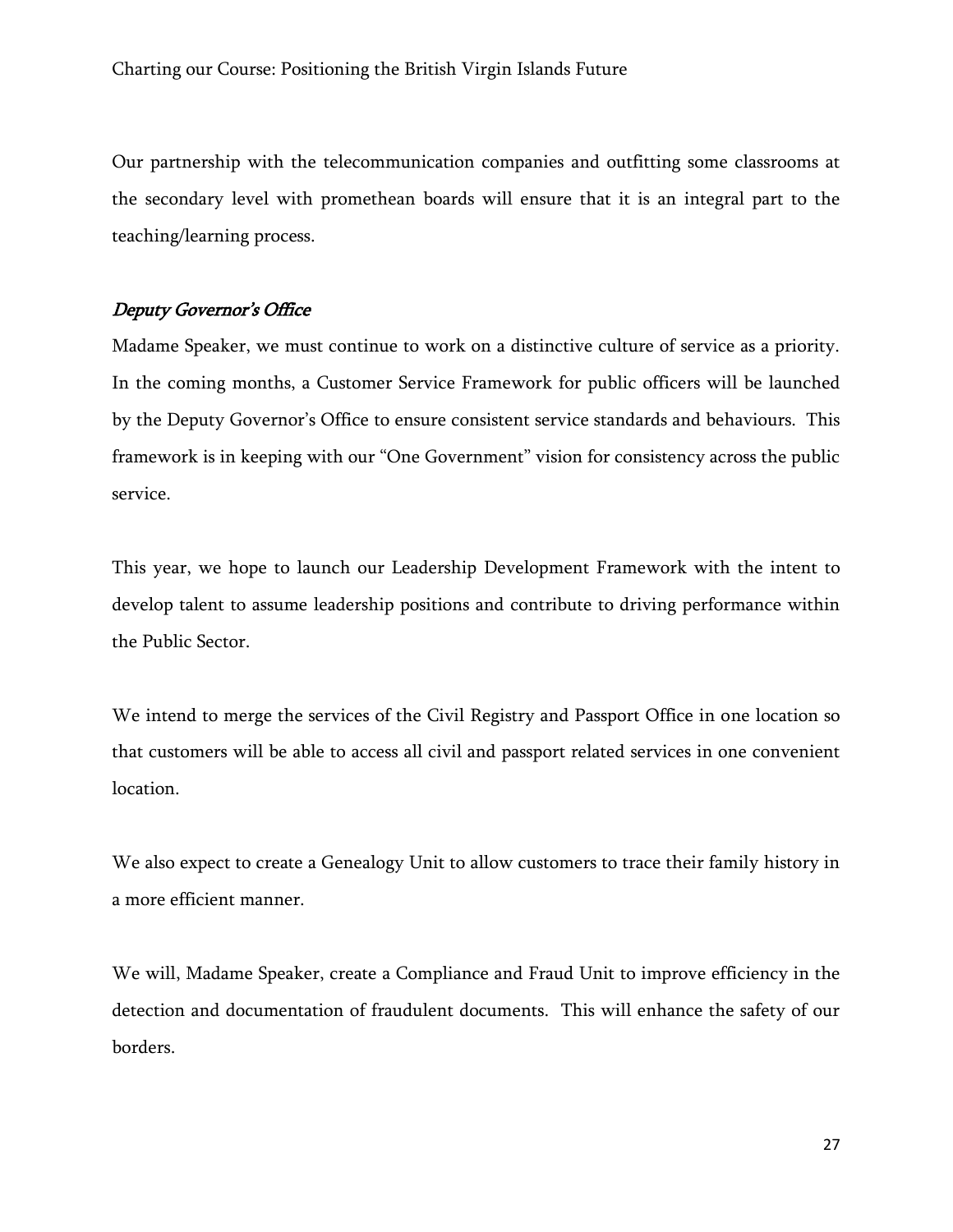#### Finance

Madame Speaker, in addition to the consistent efforts to link our developmental goals and priorities to our fiscal allocations, the Ministry of Finance is at the forefront of the fight to ensure that the BVI's regulatory standards remain compliant with international standards.

Our efforts, recently, to modernise our Treasury function has also met with significant success and will be complemented by a more capable and user-friendly financial and accounting system within the next three years. The automation of our Customs function will also continue as will various improvement initiatives in the Information Technology, Inland Revenue, Post Office and Internal Audit functions, all aimed and improving the ease and transparency with which public officers and the private sector can do business with the public service, and in the Territory at large.

Madame Speaker, you will learn more about the 2017 initiatives from the different Ministries, as we progress through the year.

### INSIDE THE BUDGET (Highlights of our Revenue and Expenditure Programme)

The budget that I present to you today, Madame Speaker, has been designed to achieve the goals that Government has set itself for the people of this Territory.

Of the three hundred and twenty three million, one hundred and twelve thousand, six hundred and thirty one dollars (\$323,112,631), we have forecasted to collect in revenues over the course of this year, we project to utilise some two hundred and seventy-seven million, three hundred and seventy-four thousand, six hundred and thirty-one dollars (\$277,374,631) for operations. Included in this sum is some five million, four hundred and eighty-eight thousand, three hundred and fifty dollars (\$5,488,350) in financing/interest costs. We have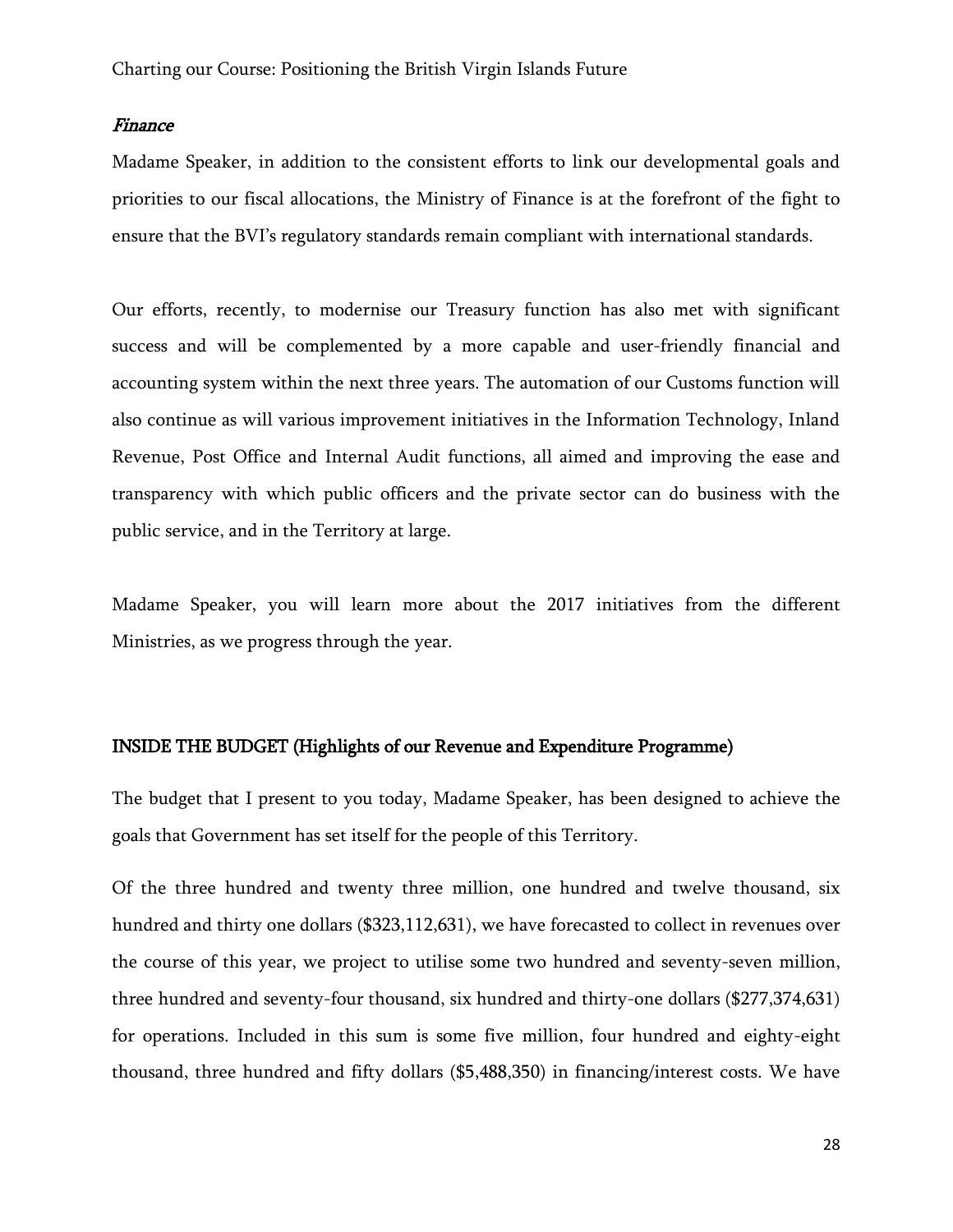further projected a contribution of twelve million, five hundred thousand dollars (\$12,500,000) to the Reserve Fund, which satisfies our reserve requirement as agreed in the Protocols for Effective Financial Management.

With this projected recurrent surplus of thirty-three million, two hundred and thirty-eight thousand dollars (\$33,238,000), we intend to utilise fifteen million, nine hundred twenty thousand dollars (\$15,920,000) for infrastructure development across the entire spectrum of Government, and two million, two hundred and nine thousand, five hundred dollars (\$2,209,500) for capital acquisitions within the institution of Government itself. Madame Speaker, you will further note in the budget schedule, that is before you, that we intend to utilize twenty-six million, seven hundred thousand dollars (\$26,700,000) in debt financing to further promote our infrastructural development programme.

Madame Speaker, core to our road map is a sustainable level of revenue accruing to the Government's purse. The continued, high standard of living that we experience in the BVI requires an appropriate amount of revenue. We know the critical balance; revenue through taxation pays for goods and services; but high, unsubstantiated taxes discourage rather than encourage economic growth. With this in mind, Madame Speaker, we have been very careful to identify a few areas that we believe can sustain increases.

Therefore, Madame Speaker, in order to meet this revenue target we have revised our fiscal plan from that which we embarked on last year. While the details of this are outlined in the Medium Term Fiscal Plan, we have modified our revenue projections based on some modest increases in the following areas:

1. Cruising Permits, where we have planned for an additional one point nine one million dollars (\$1,910,000). We have discussed this with the local industry, and these discussions have resulted in slight increases which we both agree will be appropriate.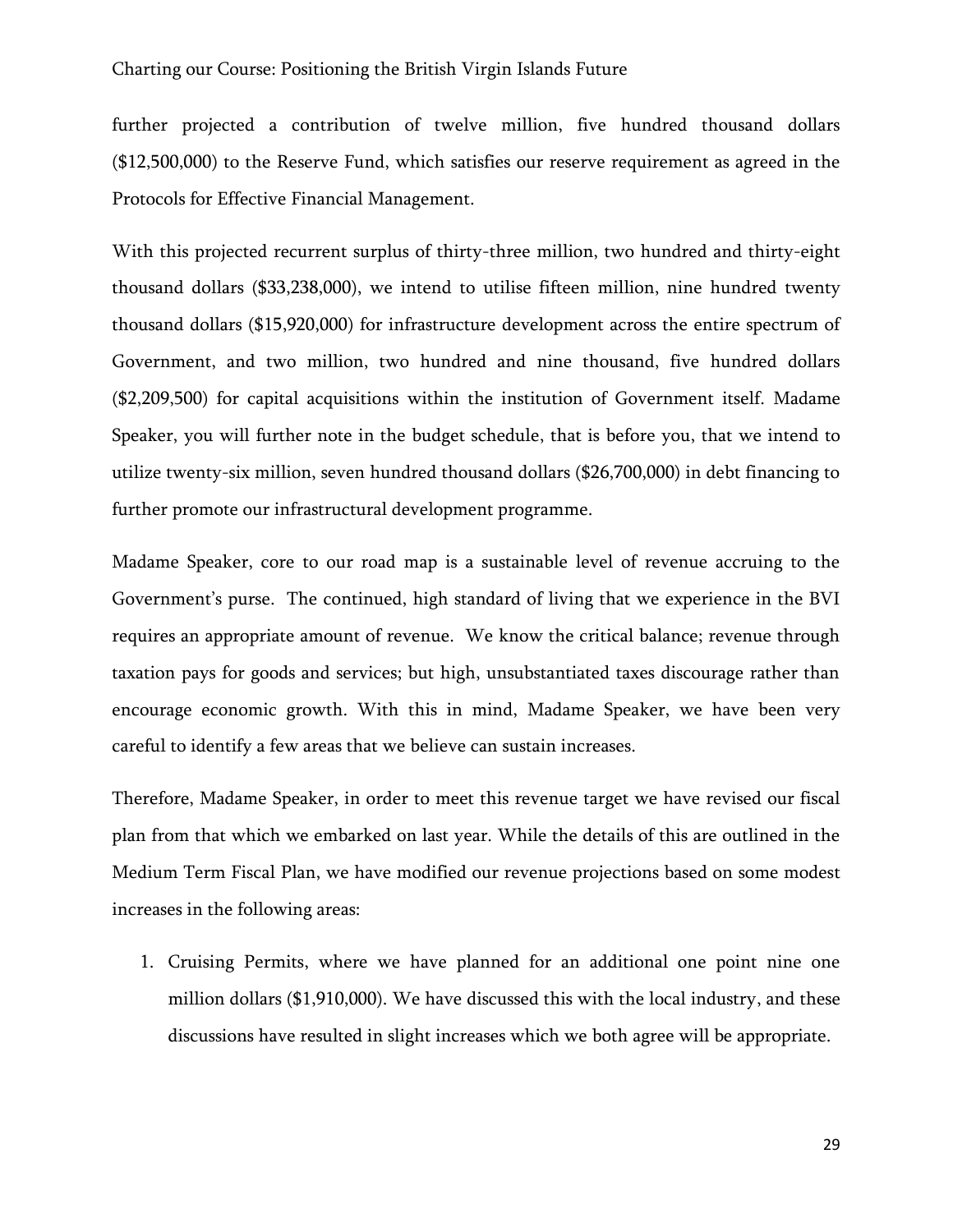- 2. Transportation maintenance fee, which will be a small fee charged when licensing vehicles. Madame Speaker, this will be implemented as a token sum to assist in offsetting the cost to maintain our roads. We expect to realize about one hundred and seventy thousand dollars (\$170,000.00) from this in 2017.
- 3. Telecommunication Royalties, which will be implemented as soon as we can finalize discussion with the Telecommunication Regulatory Authority and the telecommunications sector here in the BVI. This is projected to produce about two point two five million dollars (\$2,250,000).
- 4. An environmental levy, which will be collected at the ports of entry and meant to offset the protection and management of our environment, is expected to produce about one point five million dollars (\$1,500,000).
- 5. Improved water billings will be facilitated through the installation of improved water meters throughout the Territory and is expected to result in about 3.6 million dollars (\$3,600,000) in 2017.

Further, Madame Speaker, we firmly believe that, in utilizing debt to make improvements across the whole spectrum of our Territory and society, it is important to ensure that future and current obligations are planned for and met. You will, therefore, be pleased to know that our projections indicate quite clearly that, even with projected increased borrowing to support infrastructural development of twenty-three million, one hundred and fifty thousand dollars (\$23,150,000) in this year 2017, we will remain within the limits of the agreed ratios in the Protocols for Effective Financial Management. Our projected debt servcing requirements stand at some fifteen million, nine hundred and twenty thousand dollars (\$15,920,000) in principal repayments for the year 2017.

At the end of 2017, Madame Speaker, we expect to have an outstanding amount of some one hundred and twelve million, nine hundred and twenty thousand dollars (\$112,920,000) in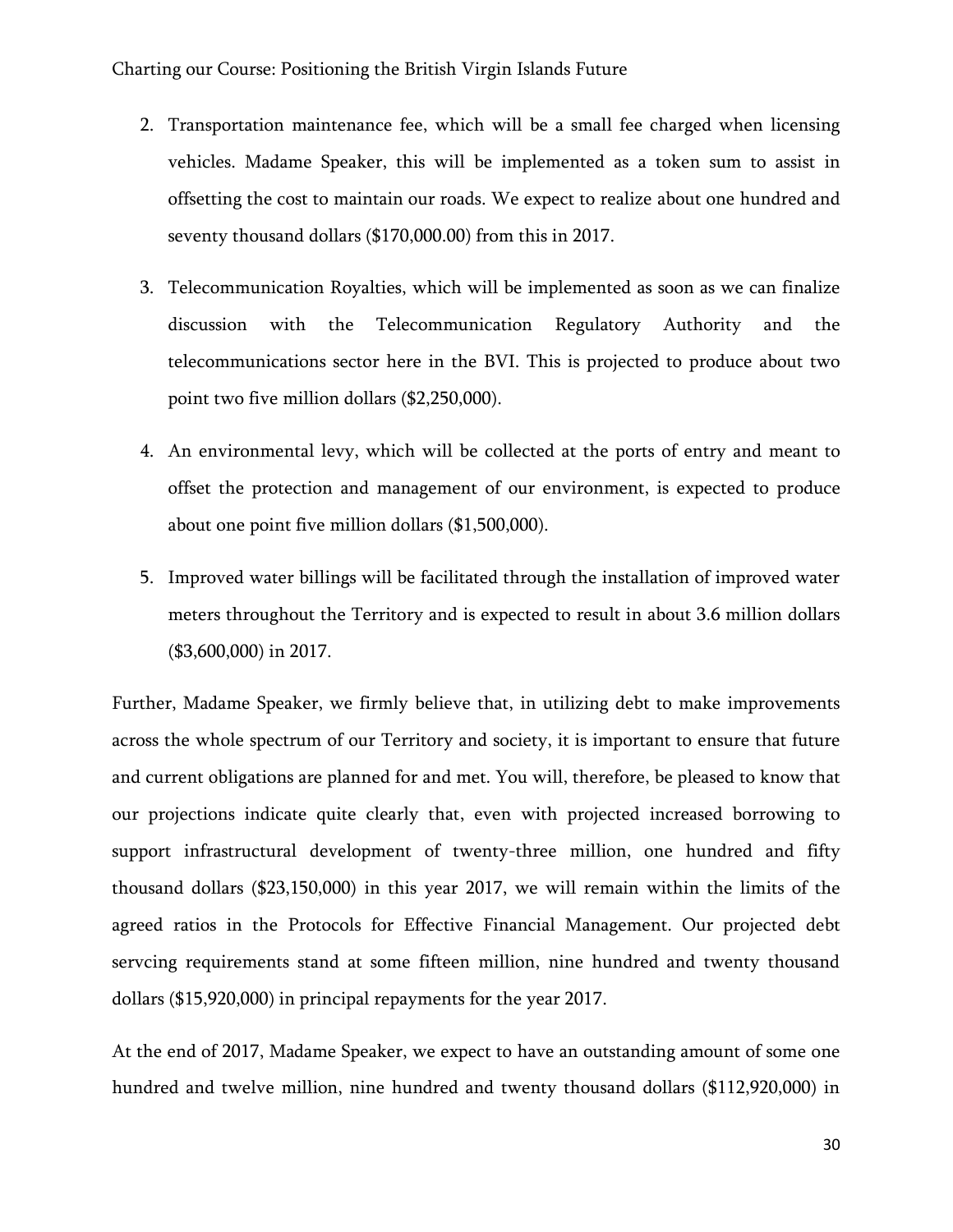disbursed outstanding debt in central Government itself, with an additional one hundred and thirty-one million, six hundred and fifty thousand dollars (\$131, 650,000) by statutory boards and agencies, guaranteed by central Government

Madame Speaker, we have utilized both surpluses from our operations and debt financing for several capital initiatives that are aimed at developing the infrastructure of the Territory for today and the future. Madame Speaker, this Territory has experience phenomenal growth in the past several decades, but we have not necessarily kept pace with this growth in terms of the infrastructure needed to support the level of sophistication we now expect in our society. My Government has determined that we must develop our infrastructure to a level that is commensurate with the society we now live in and will be in the future. I would like to mention a few of these projects spread across all ministries that we have been included in the budget that is before you.

Madame Speaker, in view of the developmental needs of the Territory across the entire spectrum of our socio economic reality, we have distributed the three hundred and twentythree million one hundred and twelve thousand, six hundred and thirty-one dollars (\$3,112,631) projected revenue budget in the following manner.

- Constitutional Established Agencies, two point three percent (2.3%)
- Governor's Group, ten point eight percent (10.8%)
- Premier's Office, eight percent (8%)
- Ministry of Finance, nine point six percent (9.6%)
- Ministry of Natural Resources and Labour, four point six percent (4.6%)
- Ministry of Health and Social Development, nineteen percent (19.0%)
- Ministry of Education and Culture, fifteen point four percent (15.4%)
- Ministry of Communications and Works, fourteen point two percent (14.2%)
- We have distributed the remainder sixteen percent (16%) of our budget among Pensions, Public Debt repayment and Reserve Fund contributions.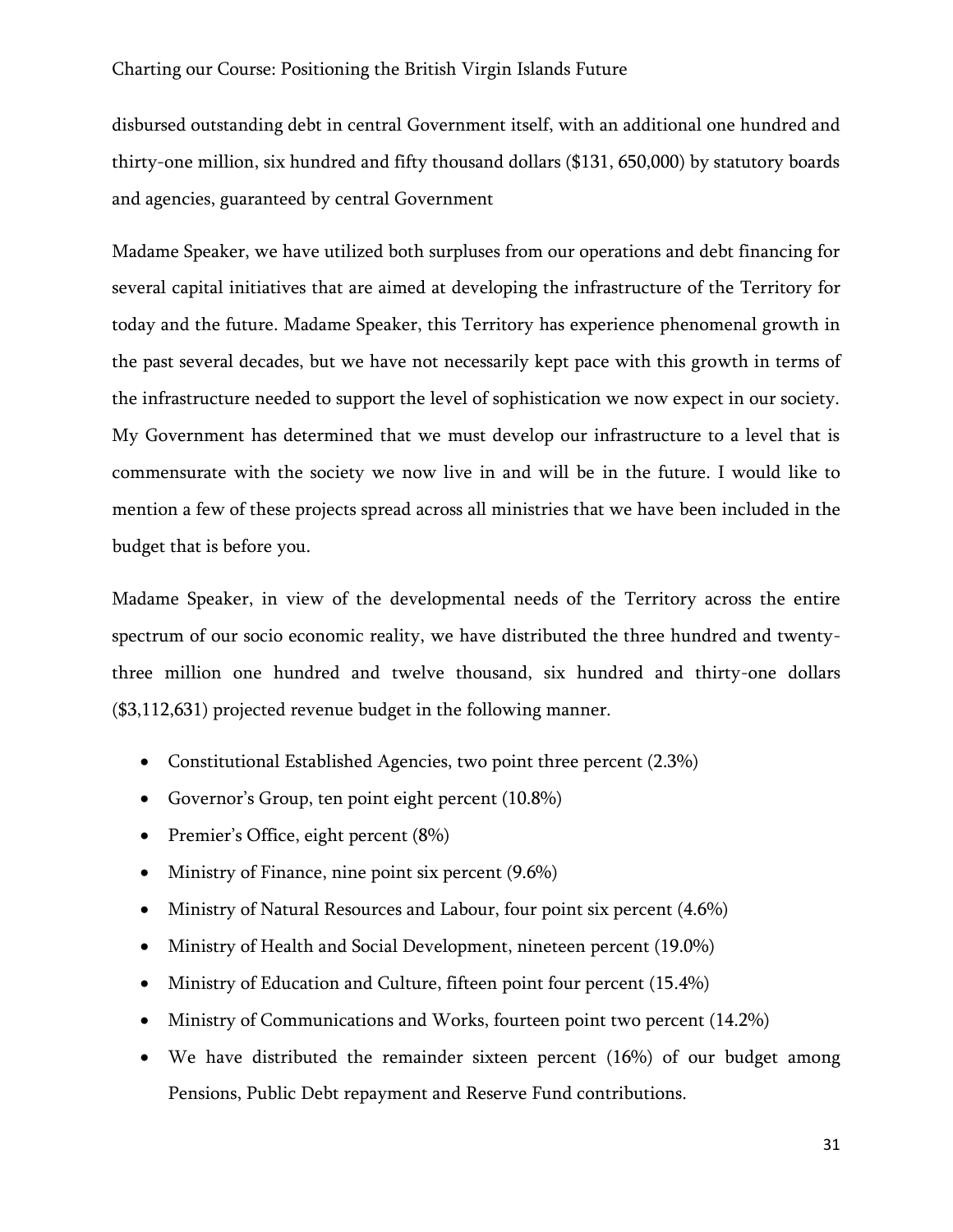Madame Speaker, within these ministerial distributions is our very important Capital Investment programme. We will, in the coming year, for example, continue to improve our water and sewerage infrastructure by initiating and continuing several projects and, hence, the Ministry of Communications and Works has a budget expenditure envelope of seventeen point two million dollars (\$ 17,200,000) for loan funded projects and just over four million dollars (\$4,035, 000) for projects that will be funded from operational surpluses.

In the Ministry of Health, we will complete the Nurse Iris O'Neal Health Care Facility on Virgin Gorda and other vital social development initiatives throughout the Territory. We also intend to progress investments in the 911 emergency system and proceed with the accreditation of our health care system. The Ministry of Health, therefore, has a budgeted capital expenditure programme of some three million dollars (\$3,000,000) to be funded from loan funds and another three point six five million dollars (\$3,650,000) from operational surpluses.

In Education, we will continue to modernise the secondary school infrastructure. A major part of this will be separating the senior and junior secondary schools into two separate campuses. In addition, we will be upgrading recreational facilities throughout the Territory and making capital improvements to our correctional facilities and national library. In order to do this, we have budgeted some five million dollars (\$5,000,000) from loans and another two point three zero five million dollars (\$2,305,000) from operational surpluses.

The protection of our natural resources is also very important to our future economic viability, and we also believe that, critical to doing this is in enhancing the value of our natural assets. We will continue to upgrade the Brandywine Bay Beach as a vital part of our tourism infrastructure development and will make various improvements to our beaches and public docks throughout the Territory, including ensuring that we have well designed and maintained restroom facilities at every beach.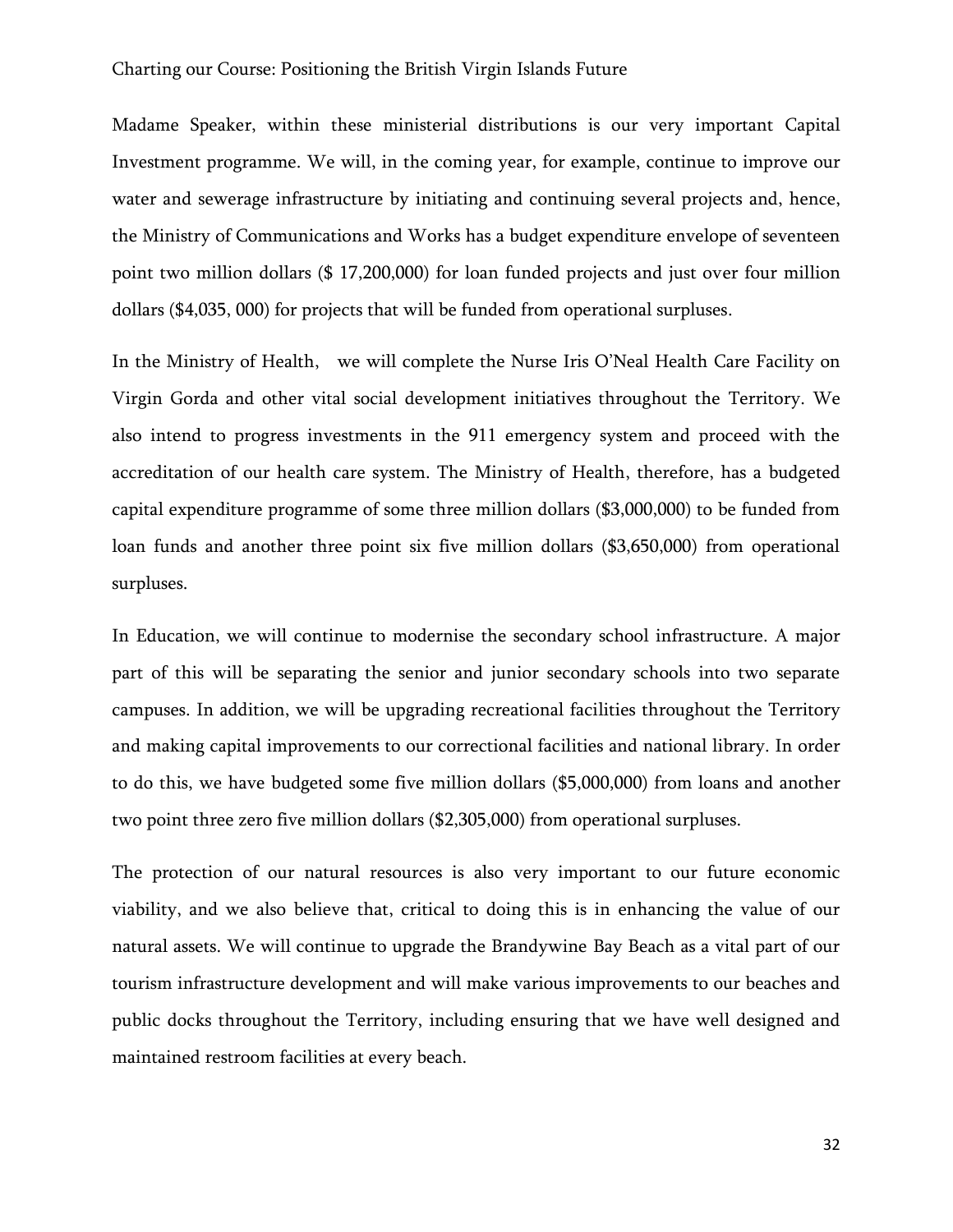We will also be modernizing our GIS mapping of the islands of the Territory. In this Ministry, we have budgeted some 1.5 million dollars from loans. This is mostly to support the completion of the Greenhouse Project, and another 2.26 million dollars from operational surpluses for the additional projects mentioned.

Madame Speaker, I believe that prudent and responsible fiscal management by our Government is essential for national pride, in addition to forging a principle of solidarity and common purpose in every citizen of this Territory. We must, in the process, hold those in public and elected office, accountable. We are, Madame Speaker, within striking distance to finally have the satisfaction of meeting all our obligations under the Protocols for Effective Financial Management, and we intend to satisfy the last of these obligations by contributing some twelve point five million dollars (\$12,500,000) to the Reserve Fund in the coming year.

This, Madame Speaker, is cause for a sense of pride and accomplishment! Not only does it indicate a milestone that will now be met, but it also significantly promotes our fiscal independence and autonomy within the Guidelines, into the future.

I urge all to help us to reach this goal within the coming year.

#### CONCLUSION:

And so, Madame Speaker, I conclude where I started, as we begin this budget cycle, a cycle that will see the start of the BREXIT negotiations, a cycle where the most powerful nation of the free world will be led in one week's time by President Trump, we must expect the unexpected. Let us, nevertheless, continue to set our sights as a people on the factors that will result in a higher quality of life, a greater sense of personal fulfillment and prosperity for our Virgin Islands.

The elements of these must include good health, safety, the ability to provide for ourselves and for our families, a country where the rule of law prevails, and caring for each other's